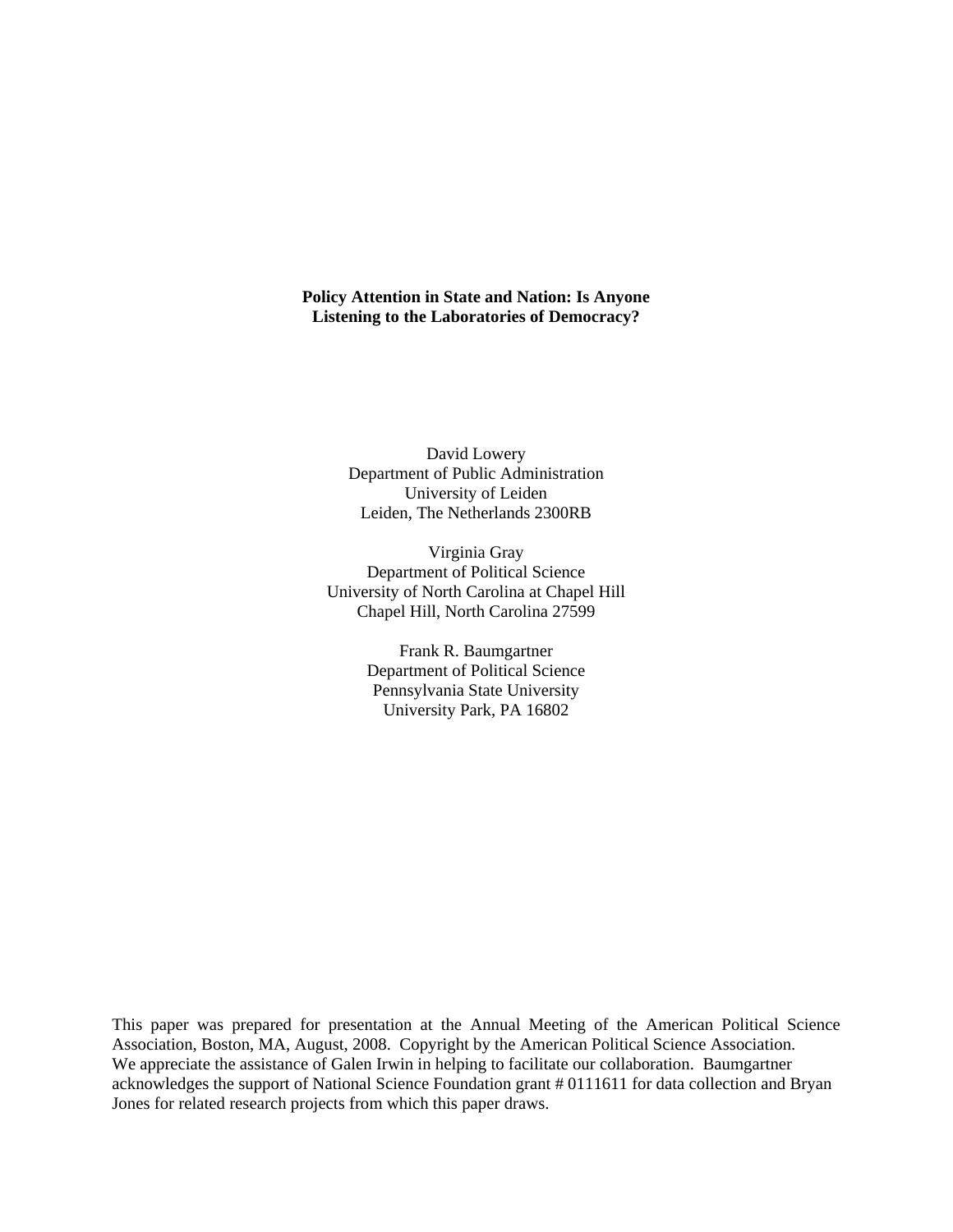## **Abstract**

Do patterns of policy attention at the state level influence agenda setting in Washington over the short term? We examine this question by first developing a series of hypotheses about such linkages. We test these conjectures with a data set pooling measures of policy attention at the national and state levels for several years and several policy areas. We find little evidence that changes in state policy agendas in the aggregate influence national patterns of policy attention.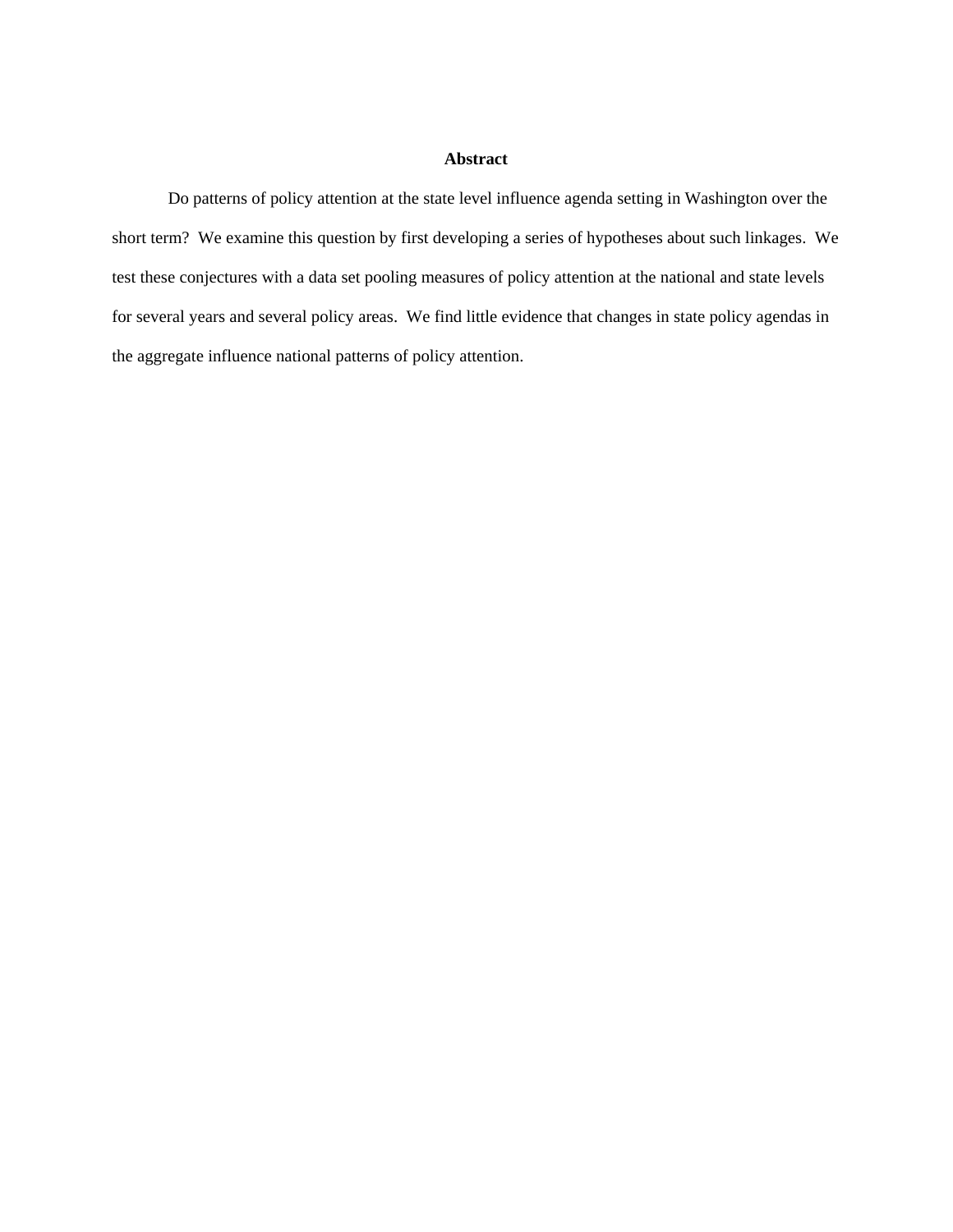## **Policy Attention in State and Nation: Is Anyone Listening to the Laboratories of Democracy?**

Federal systems provide ample opportunities for their policy systems to interact. Indeed, perhaps Morton Grodzins' (1966) most significant contribution to the study of federalism was his observation that federal systems behave as a structure with many cracks. When policy is impeded or opposed at one level, it readily flows to another. But these policy systems can support each other as well, providing examples of policy successes to be emulated and policy failures to be avoided, a process that has led to the literature on vertical policy diffusion (Karch 2007; Shipan and Volden 2006; Daley and Garand 2005; Tews, Busch, and Jorgens 2003; Hecht 2001; Mossberger 1999; Boeckelman1992). But much of this prior work focused on specific policy areas with somewhat mixed results. So that questions remain, especially about processes of vertical influences within federal systems. For example, before *policy solutions* can diffuse, *policy attention* at one level of government must be synchronized with that of another. A broader view across multiple policy areas may help to reconcile some of these mixed findings. We know little that is systematic about such processes of shared policy attention across levels of the federal system, especially in terms of how these separate agenda processes influence each other over the short term. Recently, however, Baumgartner, Gray, and Lowery (forthcoming 2009) examined how policy attention across a range of issues as measured by Congressional hearings influence the policy agenda process in the states as captured by patterns of bill introductions across those same policy areas. They found strong if complex and varied links over the very short-term, suggesting that the national agenda setting process has considerable influence on state agenda processes.

 Their finding raises the obvious question of whether this direction of influence is reciprocated. That is, do patterns of policy attention at the state level then, in the aggregate, influence agenda setting in Washington over the short term? We examine this question by first developing – based on Baumgartner, Gray, and Lowery's (2009) analysis – a series of hypotheses about such linkages. We then test these conjectures with a data set pooling measures of policy attention at the national and state level for several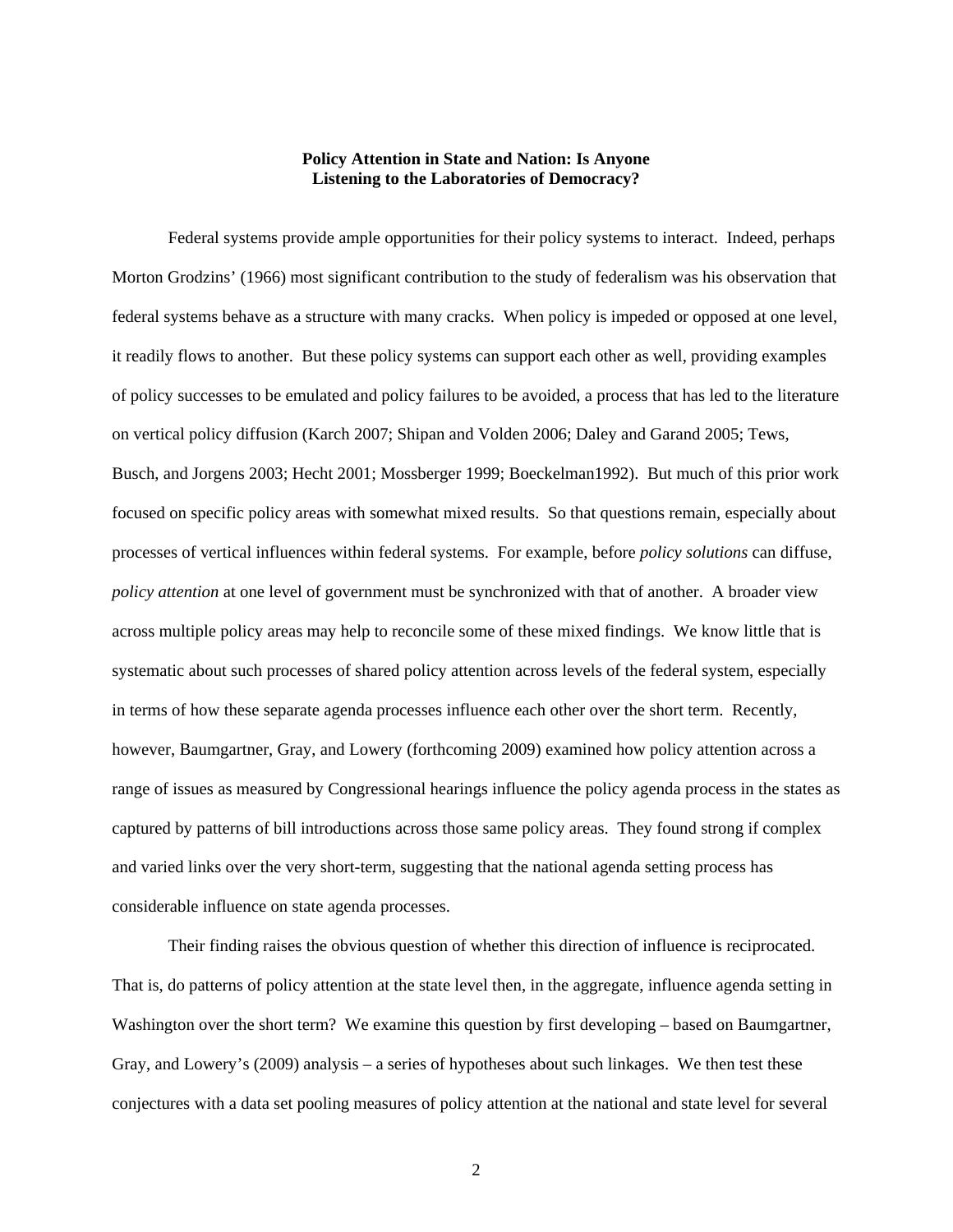years and several policy areas. Our findings indicate a marked lack of reciprocity. That is, we find little evidence that changes in state policy agendas in the aggregate influence national patterns of policy attention. We discuss the implications of these findings in the final section of the paper.

#### **State Influence on the National Agenda**

Let us start with the null hypothesis that state policy activity and the content of the Congressional hearing agenda may well be unrelated to each other. Or rather, given the findings by Baumgartner, Gray, and Lowery (2009) that national attention to issues does influence policy activity in the states, the relevant null hypothesis is that the converse may not be true. Certainly, despite ever more rapid diffusion of policy innovations, not all states focus on the same issues at the same time (Gray et al. 2005). Thus, it is not obvious that the states as whole might influence the national policy agenda in a systematic manner. And even if state agendas moved together in lockstep, much of what attracts the attention of state legislators may well not be what concerns their national counterparts. This would be especially true for a number of issues that are mainly influenced by national policy or on the other hand mainly by state policy. State attention to corrections policy, for example, may be partly related to federal concerns, but the states are the primary force behind corrections policy whereas the federal role is very limited. The reverse is true with regard to other policies of broader national concern, such as nuclear proliferation. Thus, different policy areas of concern to the states feature more or less involvement of the federal government. This might well suggest that, at best, we should expect a more limited impact of state policy activities on the distribution of federal attention to issues in those areas where the states play relatively little role. And last, given Baumgartner and Jones' (1993) punctuated equilibrium model, legislative agendas are quite sticky, changing only periodically and with some difficulty. If so, then it is not clear that the national policy agenda would respond in anything close to a contemporaneous manner to activity at the state level. For example, the collapse of President Clinton's national health care proposal in 1994 arguably did lead to greater state attention to health care, but this developed rather slowly over several years as the realization that the national government was, at least for a time, out of the health care game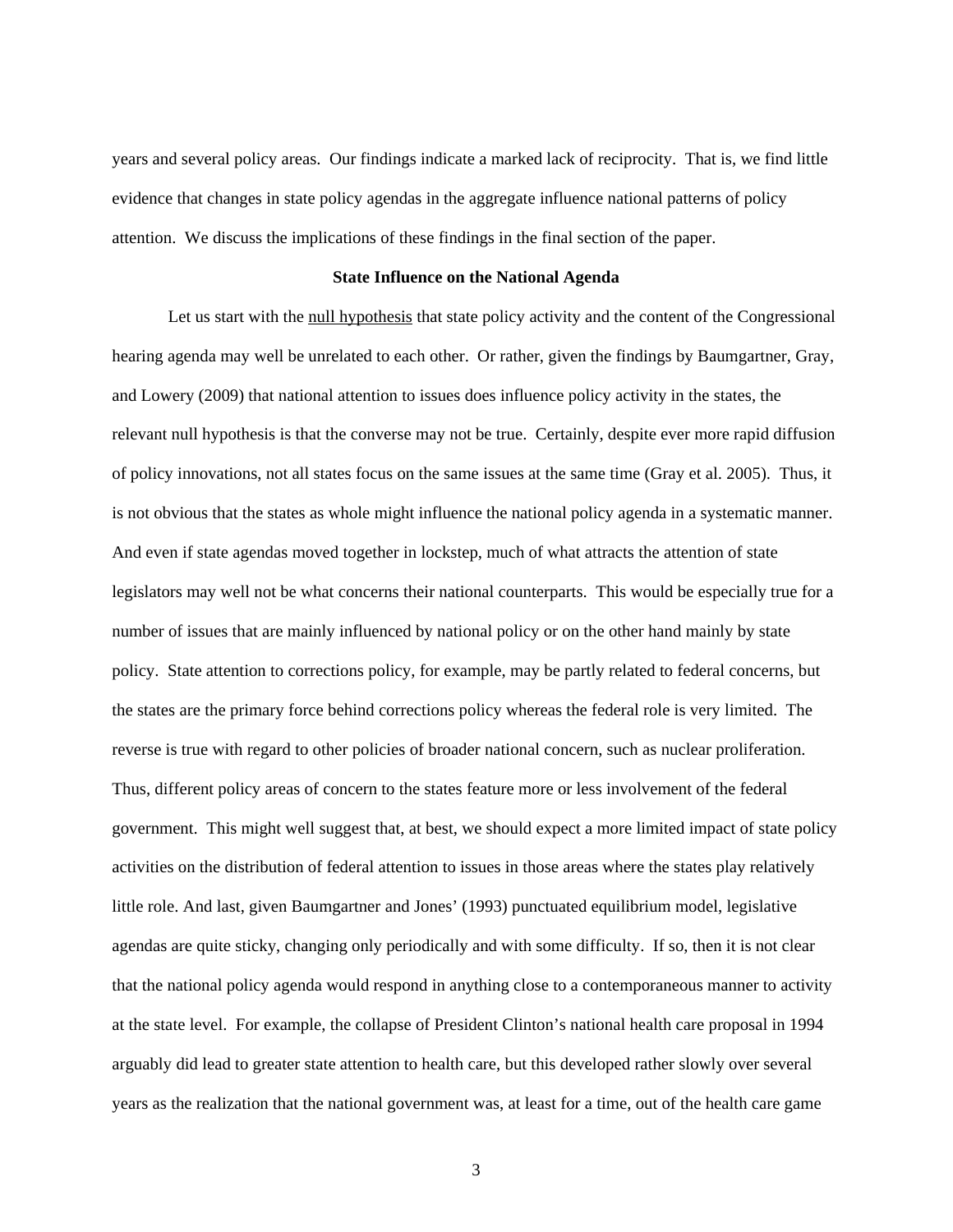(Gray, Lowery, and Godwin 2007a; 2007b). *In sum, there are plenty of good reasons to not expect to find a strong relationship between levels of state policy attention and such attention at the national level.*

Still, such a tight coupling remains plausible. At the most simple, artifactual level, national and state legislators are politicians who have strong incentives to respond to constituent needs. More to the point, they share the same constituents. Thus, national and state policy agendas might well appear to be coupled as these politicians independently pursue their electoral interests. More substantively, state and national attention to specific policies is hardly segmented in a classic layer cake fashion (Grodzins 1966). Many presumptively state issues – including regulation of heath maintenance organizations (HMOs), the death penalty, abortion, and even the fate of Terry Schiavo – have been the focus of Congressional attention. Federal actions or inactions on all of these issues take place alongside independent state activity. Such independent actions at one level of the federal system may well influence the other. The Defense of Marriage Act of 1996, for example, was both plausibly influence by earlier state activity on this topic and then DOMA influenced subsequent state legislation. And, at least in terms of the impact of federal activity on state policy agendas, these influences can occur rather quickly. Baumgartner, Gray, and Lowery (2009) report that variations in federal policy attention as measured by numbers of Congressional hearings on a topic had a measurable impact on state policy attention as captured by bill introductions on those topics both contemporaneously and with a one-year lag. Thus, it seems reasonable to expect that a similar pattern of influence – but operating in the other direction of the state-federal system – might operate. Indeed, several such patterns are possible.

The first is a simple contemporaneous effect alluded to above with both levels of government struggling simultaneously with a common policy disturbance. In this view, legislative agendas at all levels reflect less each other than real policy issues facing society. Several mechanisms might plausibly insure such a common pattern of response to policy problems. Truman (1951, 511), for example, identified the locus of interest mobilization as disturbances in society. Organized interests engage in political activity to secure redress for these disturbances. More to the point, it is not obvious that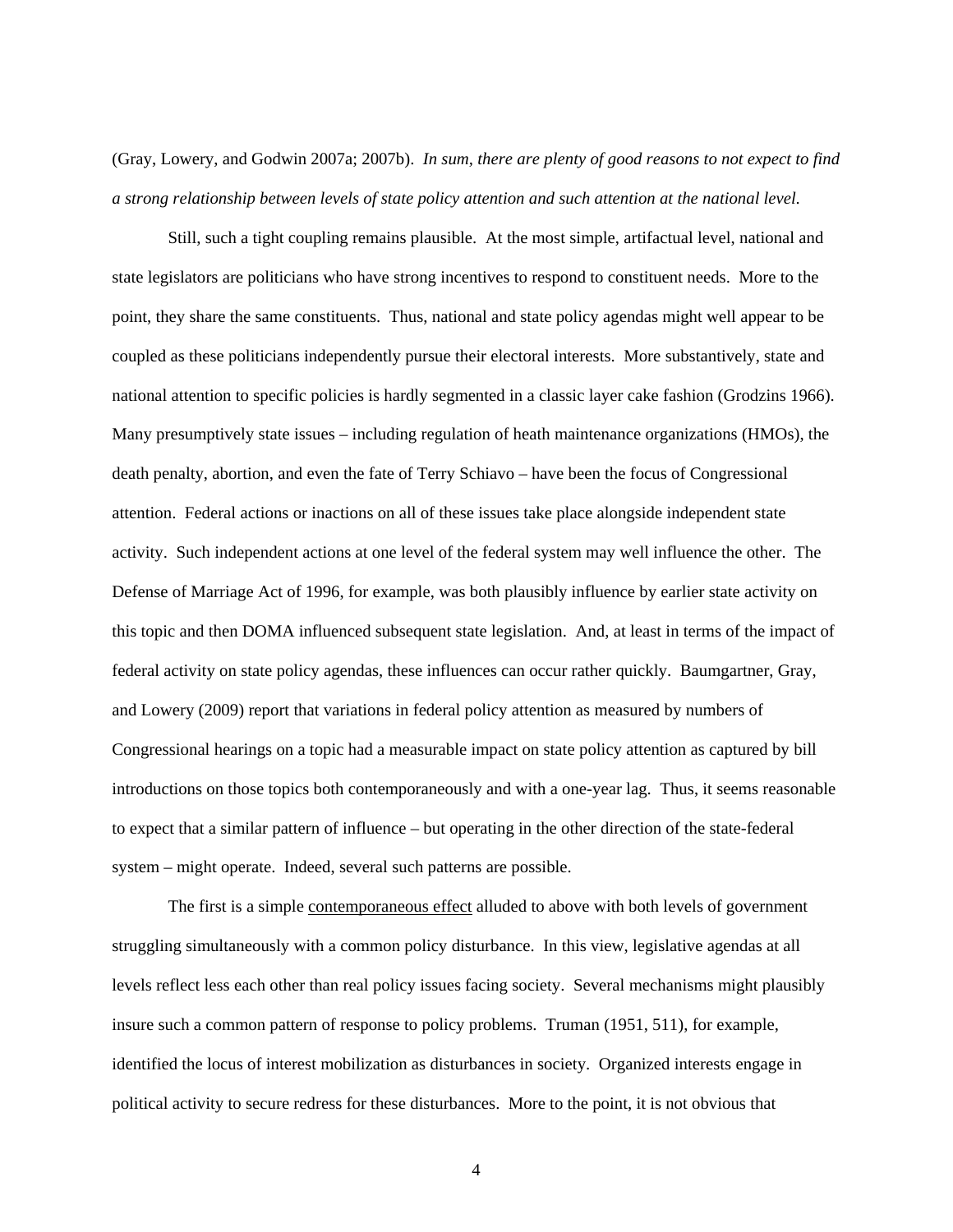organized interests seek such redress at different levels of government in a purely sequential fashion. Moreover, legislative entrepreneurs at all levels of government have powerful electoral incentives to monitor their constituents' concerns (Wawro 2000; Weissert 1991; Mintrom 1997). Political parties at all levels win elections by finding issues on which to campaign (Rabinowitz and Macdonald 1989). *If legislators, parties, and organized interests at all governmental levels respond swiftly to the same disturbances in society, then we should see the content of legislative agendas at both the national and the state level changing in a contemporaneous and non-causal manner reflecting the public's concerns.* 

A second possible form of linkage is as a substitution effect. In this case, policies are pursued in different venues provided by our federal structure of government in a sequential fashion. This idea was noted by Truman (1951: 323) and further developed, as noted earlier, by Grodzins (1966), who argued that the federal systems can be viewed as a structure with many cracks through which influence may be exercised. Patterns of influence impeded at one level may find opportunities for influence at another.<sup>1</sup> Indeed, state officials often frame their attention to problems as a response to federal inaction. Thus, in justifying his state's more rigorous than average environmental laws, former California Governor Gray Davis (2002) noted that, "The federal government and Congress, by failing to ratify the Kyoto treaty on global warming, have missed their opportunity to do the right thing. So it is left to California, the nation's most populous state and the world's fifth largest economy, to take the lead." Similar responses by the states have been noted in regard to state attention to health policy following the failure of President's Clinton's comprehensive health care proposal in 1994 (Gray, Lowery, and Godwin 2007a; 2007b; Gray, Lowery, Godwin, and Monogan 2005). The best current example is immigration where in reaction to Congress's failure to act in 2007, 1562 immigration-related bills were introduced in the 50

 1 1 A harsh form of substitution is *preemption—*when federal action precludes state action on an issue*.* A good health care example occurred in 1974 when Congress enacted the Employee Retirement Income Security Act (ERISA), which preempts state laws that "relate to" employee benefit programs (including health plans) unless such laws are part of the traditional state function of regulating insurance. The 1996 DOMA arguably attempted preemption as well in the face of state actions and proposed actions on gay marriage, although less successfully. We do not examine this form of substitution further since it is top-down.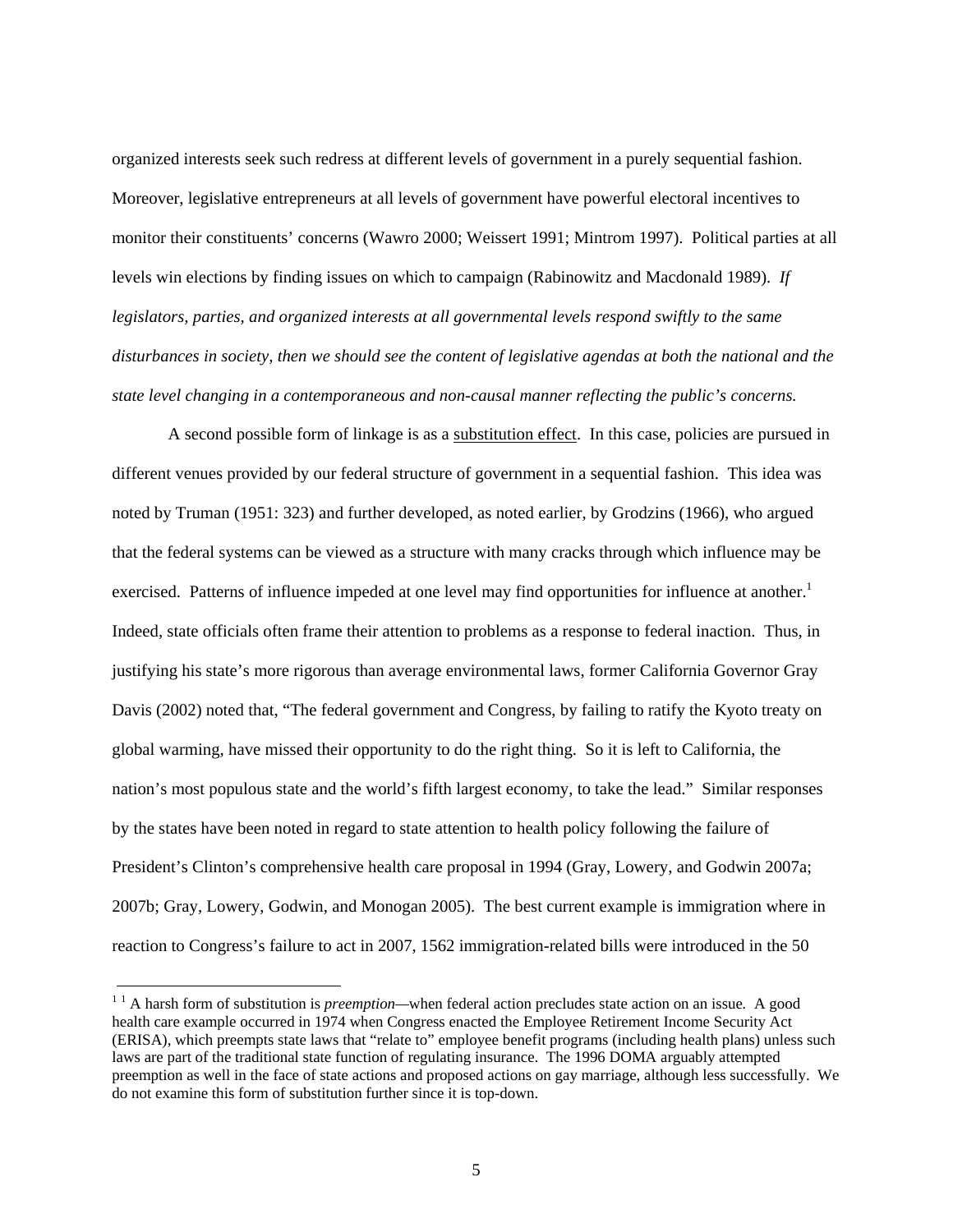state legislatures in 2007; 240 of them were enacted into law (www.ncsl.com). The number of bill introductions and enactments continued at the same pace in the first half of 2008.

The inverse may be true as well, although examples are perhaps more difficult to identify. One classic example is civil rights where the national government addressed the issue only after the states failed to do so. Nathan (1990) argues that there is an ideological direction to the swing of the federalism pendulum: during liberal periods when society as a whole favors governmental action in a new field or of a new kind, proponents will find it more efficient to concentrate their energy on achieving policy change at the center. But when there is diminished support for governmental action in the society during conservative periods, proponents are likely to be most successful in those states where there happens, for whatever reason, to be support for such action. Thus states will move into policy areas as the national government moves out or does not take the initiative, such as with the environment or immigration.

 A third and we think more typical relationship between Congressional and state legislative activity is a stimulation effect reflecting many of the examples we noted earlier. Activity in Washington will necessarily stimulate state law making in those situations, such as the "No Child Left Behind Act," where federal acts have significant consequences for state laws and regulations. The inverse, of course, represents the more classic interpretation of the states as policy laboratories. From adoption of the income tax to regulatory policies, states have often taken the lead in attention to emerging or ongoing policy issues. Such a linkage may better reflect a diffusion of legislative entrepreneurship, where national legislators see that there is electoral hay to be made in following a path already trail-blazed by the states. National interest organizations and party entrepreneurs may mobilize for similar reasons, learning from watching their colleagues in the states. A classic example is the Personal Responsibility and Work Opportunity Act of 1996 which contained the TANF welfare reforms that had percolated up from the states. In the 1980s many states had experimented with "workfare, "learn fare," etc within the AFDC program, and their experiences provided some of the substance of the new federal program and even more important, the political legitimation for stricter policies overall, according to Hecht (2001, 23). Her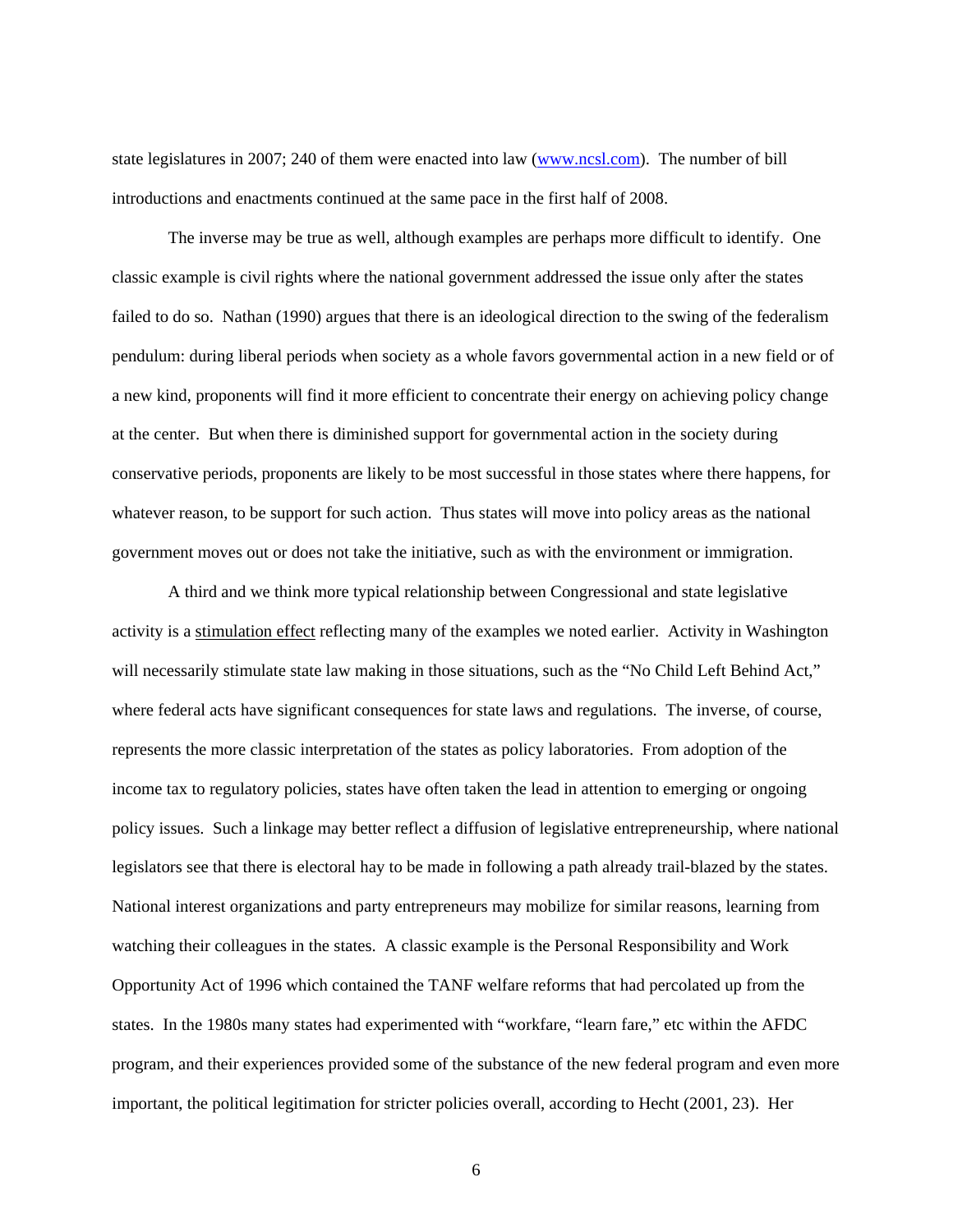analysis showed that nearly 60 percent of states' welfare experiments between 1978 and 1996 were later picked up by the national government (Hecht, 2001, 102). Other scholars place the federal government's receptivity to state policy ideas in the socialization experiences members of Congress had early in their careers. Representatives often served earlier in state legislatures where they internalized state-level policy agendas; once in Congress they bring these ideas to the table, and thus the Congressional agenda comes to look more like the states' (Beckman 1993). In either cases of policy emulation (the stimulation effect) or interests seeking redress at another governmental level (the substitution effect), *legislative activity at the state level may have a strong effect on the pattern of attention to issues at the national level.*

## **Exploring the State-National Agenda Connection**

## **Design and Data**

Examining these hypotheses is difficult given our need to measure both federal policy agendas and the policy agendas of the 50 states over time. Quite simply, generating time series data on the latter is an extremely time-intensive activity. To address this problem, we employ two existing data sets on, respectively, Congressional and state agenda setting in a pooled cross-sectional, time series research design, thereby producing a data set on policy attention to a smaller number of policy topics over a relatively short set of years. These pooled data are described below.

The *dependent variable* in the analysis is change in national policy attention, which we measure by numbers of Congressional hearings from the Policy Agendas Project (www.policyagendas.org), a now standard measure of Washington policy attention (Baumgartner and Jones 1993; Jones and Baumgartner 2005). The Policy Agendas Project categorizes hearings into 226 distinct subtopics. To match this data to the measure of state policy attention, as discussed below and presented in Baumgartner, Gray, and Lowery (2009), this data was reorganized into 12 policy areas with clear matches with the state data on policy attention, to be discussed below. In other cases there were a number of policy areas coded by the Policy Agendas Project with no clear match to the categories in our measure of state policy attention. These were necessarily excluded from the analysis. In still other cases, the level of analysis in the state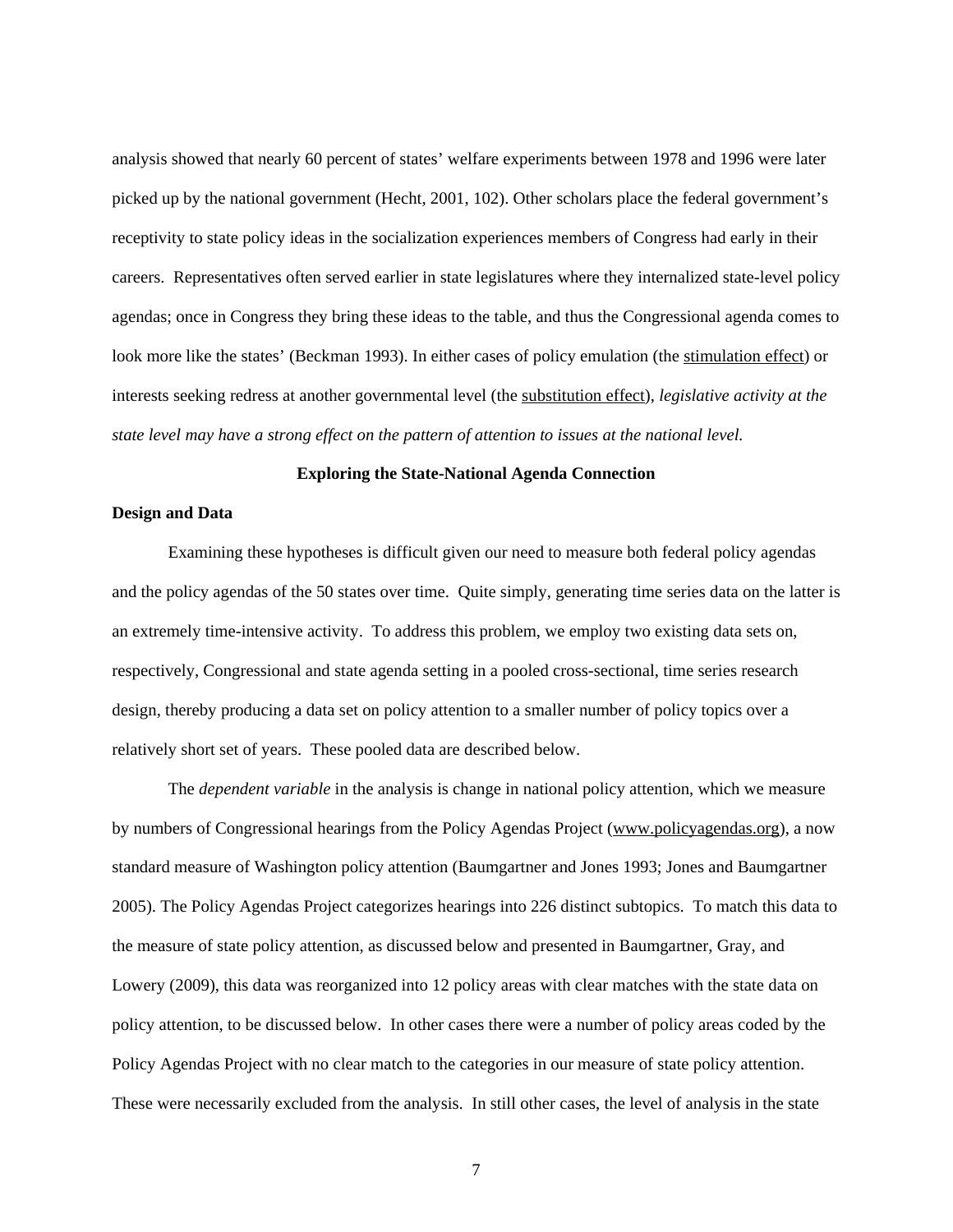data was not as deep or refined as those in the federal data. And finally, the state policy codes simply grouped policies somewhat differently. The latter two situations necessitated combining the national hearings data in new ways. In the end, there were 12 matches between the reorganized Congressional hearings data and the measure of state policy attention. Our Congressional hearings data include, then, information on numbers of hearings on agriculture, banking and finance, communications, education, local government, law, health, insurance, natural resources, transportation, utilities and energy, and welfare. As seen in figure 1, the 12 policy areas vary markedly in terms of number of hearings held on the topics, from only a handful on insurance to more than a hundred in some years on health care.<sup>2</sup>

### (Insert Figure 1 about here)

More specifically, we examine proportional changes in the number of Congressional hearings on these12 issues over several years for which comparable state data were available. The years vary somewhat across our analysis given the availability of data on both independent and dependent variables. But on the dependent variables, we examine changes in number of hearings in 1995-1996, 1996-1997, 1997-1998, 1998-1999, and 1999-2000. Given the use of lagged values in the full model, only three sets of change scores are used in our most complete specifications, giving a pooled N of 36 (12 policy areas over three years). In other specifications, the fuller 48 sets of change scores are used (12 policy areas over four years). We have already noted the significant variation in hearings across the 12 topic areas in figure 1. Even more importantly given our attention to percentage changes in number of hearings from one year to the next, figure 1 also suggests that there is more than sufficient variation from year to year within the policy areas to evaluate policy change. That is, the 12 policy topics do not show a common pattern of change across even the few years of hearings we examine, with perhaps the exception of fewer hearings in election years. Indeed, the simple correlation of the pooled 1996-1997, 1997-98, 1998-99, and 1999-2000 proportional change scores with their lagged values is only -0.254, with the negative value of the coefficient reflecting the cycle of Congressional hearings over the election cycle.

<sup>&</sup>lt;sup>2</sup> See Baumgartner, Gray, and Lowery (2009) for a fuller discussion of the matching procedure.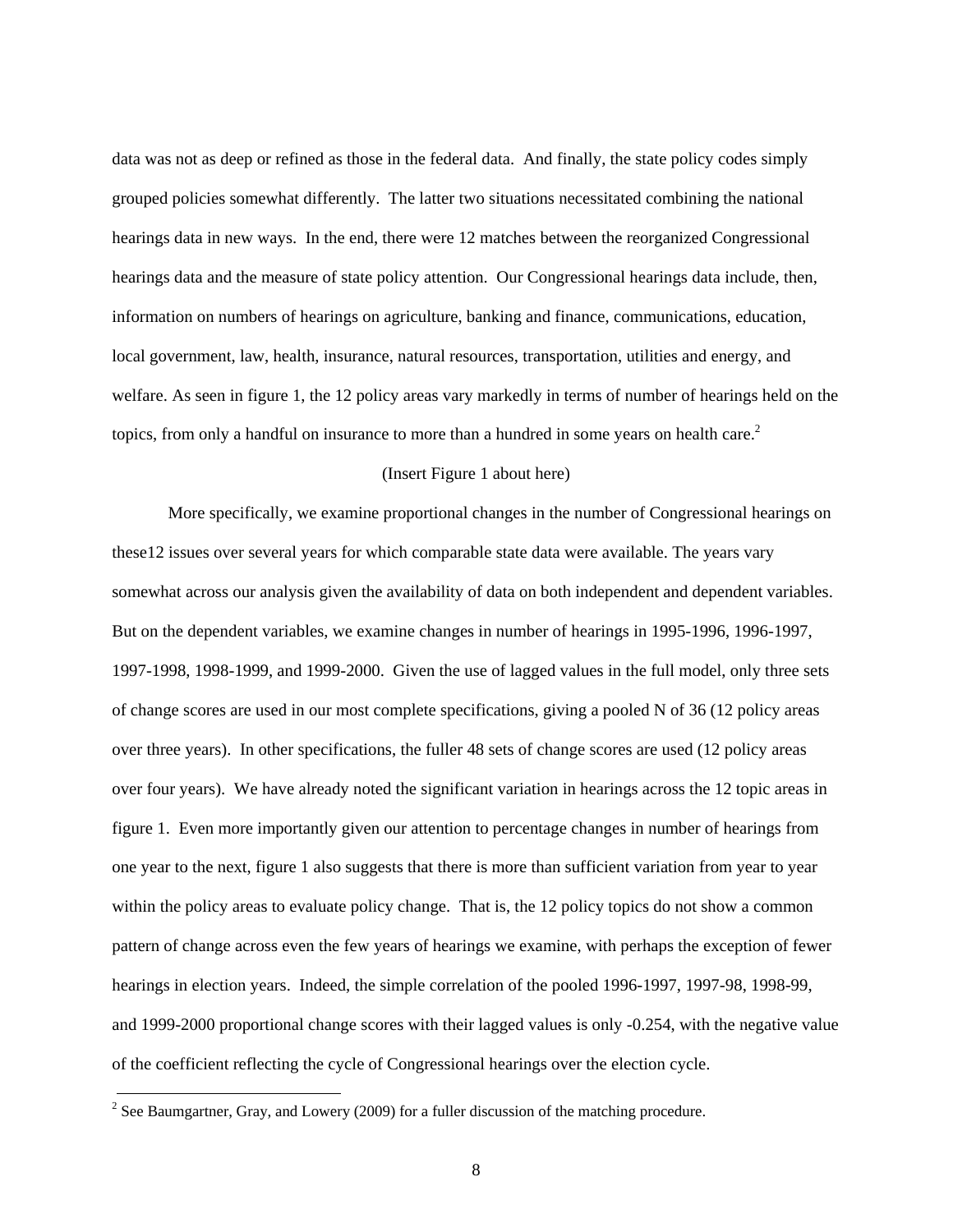The key *independent variable* is change in aggregate attention to the 12 different policy domains across all 50 states. Our measure is provided by Gray, Lowery, Fellowes, and Anderson (2005), which builds on the bill count strategy pioneered by Bowling and Ferguson  $(2001)$ .<sup>3</sup> That is, we measure policy attention by either the total number of bills on the 12 topics introduced in the state legislatures in each year from 1995 through 1999 or the number of bill introductions weighted by state size. We will discuss the latter more fully below. But in either case, change in state attention is measured by the proportional change in the total number of bills from 1995 to 1996, 1996 to 1997, 1997 to 1998, and 1998 to 1999.<sup>4</sup>

As seen in figure 2, there is considerable variation in policy activity across the 12 topics and across years within topics. In terms of the former, it should be noted that the patterns of high and low policy attention in figure 2 for the states only partially map those reported for Congressional hearings in

 $3$  Several measures of state agendas were considered. Ferguson (1996) measured the governor's legislative agenda in all 50 states through a content analysis of the 1994 "state of the state" speeches. Fording, Woods, and Prince (2002) analyzed thirty-seven 1999 "state of the state" speeches, identifying nine different policy initiatives pursued by governors. Perhaps the measure best matching our needs is Gerald Wright's collection of roll call data for all 7,424 legislators between 1999-2000 (Wright and Winburn 2002). While each of these measures of legislative agendas has virtues, our analysis requires a measure of legislative activity in many different issue areas, a level of specificity that is not reached by extant measures. Further, we required a measure of the entire state legislative agenda, and not only bills of high priority to governors or those with roll calls.

<sup>&</sup>lt;sup>4</sup> The bill count data was collected from the "State Full Text of Bills" database on Nexis Academic Universe, a database is maintained by LexisNexis, a division of Reed Elsevier Inc, and is available at http://www. nexis.com. The database contains bill text files for all bills considered by each statehouse in a calendar year and provides a separate listing for each revised version of a bill in the database. For example, Alabama House Bill 175, which appropriated \$4,564,831 to the Department of Public Health in 1997, was listed five times in the database: one entry was the introductory version, three were revisions, and the fifth was the enacted bill. In most cases, we used their search terms to code the number of times that a state bill was considered with content germane to each guild's interests. In some cases, however, additional subject or topic search terms were created when the provided search terms did not include a term corresponding with our guild topics. The banking guild, for example, includes both banks and real estate organizations. In such cases, multiple search terms were employed to tap this diversity. The search terms for the 12 guilds were as follows, with the search terms in parentheses: Agriculture (agriculture), Bank (banking and finance, real estate), Communications (media, telecommunications), Education (education), Health (health), Insurance (insurance), Law (legal), Government (local municipality, public employees, police, fire), Resources (gas, oil, minerals), Transportation (highways, transit, airports), Utilities (utilities), and Welfare (social services, charities). Two issues concerning our measure of the size of the policy agenda facing each interest guild deserve further comment. First, we do not believe that the search terms provide a comprehensive count of all of the bills the several guilds attend to as they lobby state legislators. Rather, the measure is designed to tap variations in legislative activity across states and across guilds. After reviewing the issue counts, we are quite confident that they tap this variation. States with extensive natural resources, for example, generated much higher bill counts than those without oil, natural gas, or mining industries. Second, as noted earlier, some bills are counted more than once if they were revised as they moved through the legislative process. Rather than a drawback, we view this aspect of the coding scheme as quite appropriate for our purpose. That is, policy attention should be heightened as bills proceed further on the road toward becoming law. Our coding scheme taps this greater attention.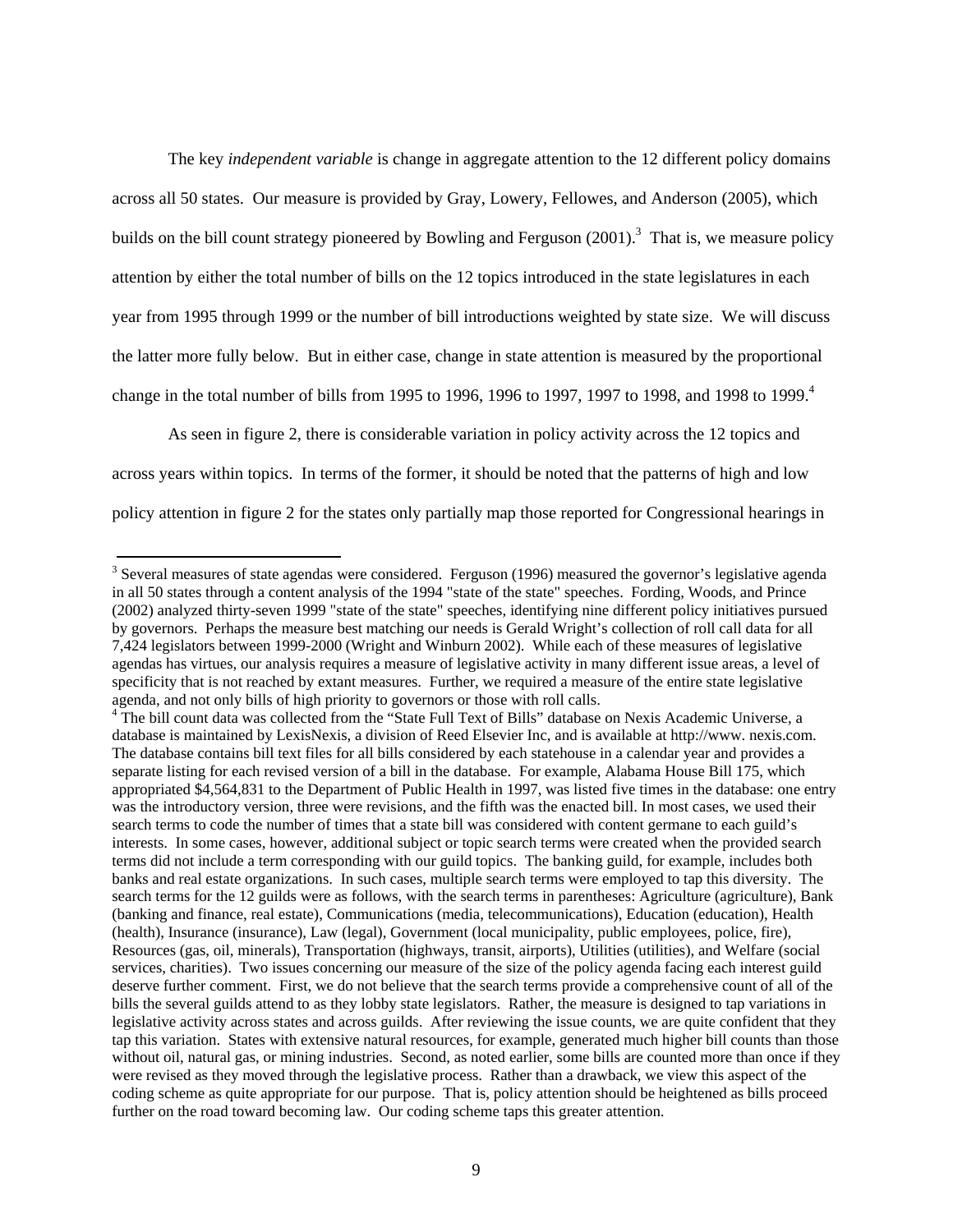figure 1. Health policy, for example, has drawn a great deal of attention at both the national and state level over this period. In contrast, insurance generated very few Congressional hearings, but it has been the second most active area of bill introductions in the states. And while law has attracted considerable attention at the national level, it was one of the quieter areas in the states in terms of bill introductions. More relevant for our purpose, there seem to be few secular trends in the data reported in figure 2 with the possible exception being the somewhat lower bill counts in the first year of the time series, something we will address below.<sup>5</sup> There is some periodicity in our ultimate independent variable. That is, the simple correlation of the pooled 1995-1996, 1996-1997, 1997-1998, and 1998-1999 proportional change scores with their lagged values is -0.533. This does not seem to reflect the fact that many state legislatures are either biennial or run only shortened sessions every other year. That is, examining the bill count data indicates that bill introductions continue in all legislatures over both years of the legislative cycle. Rather, we believe that this periodicity reflects the same electoral cycle found in the Congressional hearings data. More importantly, the correlation of -0.533 is sufficiently low as to ensure us plenty of variation in changes of attention even across our very short time series.

## (Insert Figure 2 about here)

To this point, our measure of state policy attention might well be criticized because it is a simple aggregate of all bill introductions in the states. It weights all states equally. A bill introduced in the Iowa Legislature counts as much as one introduced in the California Assembly. This is not entirely implausible given that all states have two U.S. Senators who might pay attention to what their state lawmakers are doing. Further, in the age of the Internets, good ideas can be rather quickly found anywhere using Google. Indeed, some smaller states have proven especially innovative – such as Vermont and Maine on health policy. Still, there are also plausible reasons to expect – given our earlier discussion – that not all

 $<sup>5</sup>$  We are concerned about the 1995 bill count data: its low totals raise the question of whether Lexis/Nexis was</sup> getting truly reliable counts this far back. We address this concern by including year dummies in the main model and estimating several models excluding the suspect 1995 data. The problem also highlights, however, one of the difficulties in extending this analysis further in the past.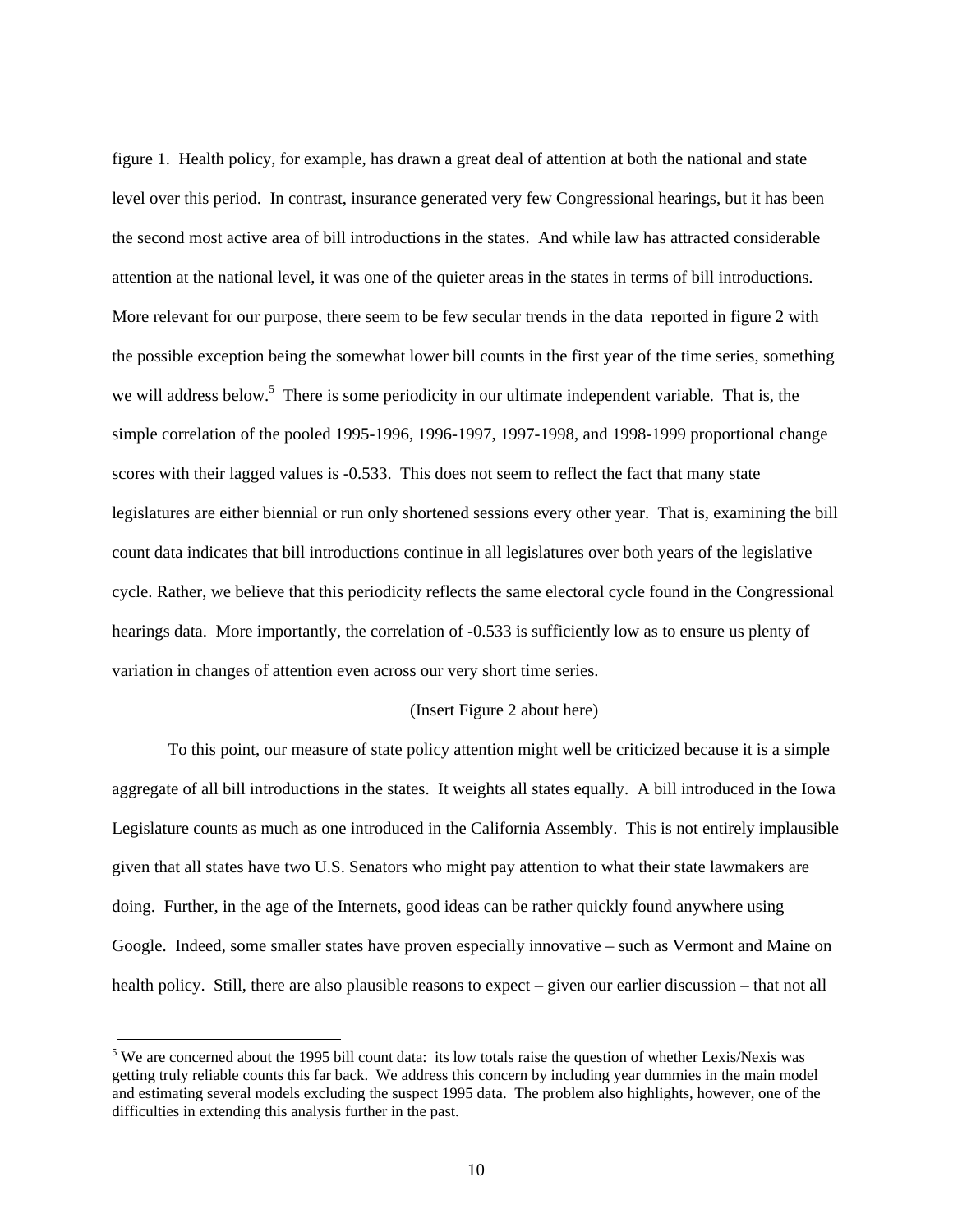states will be equal. That is, if legislative entrepreneurship is what matters in the diffusion of attention, then we might expect that policy activity in states with more House members in Washington might be more influential and more likely to vertically diffuse policy ideas if they are attentive to what is happening in their own states. But it might be even more than simple number of legislators. That is, the better developed media market of a larger state like New York might more readily trumpet news about New York state policy activity that piques the interest of a legislator from Utah than his or her own more limited media market does about policy activity in the Utah legislature.

For both reasons, we also employ a weighted bill count indicator that is multiplied by 1997 state Gross State Product in 100 billions. The values for this weighted indicator are reported in figure 3. The broad pattern of attention appears to be quite similar to that reported for the unweighted bill count measure in figure 2 when we attend to the 12 broad topic areas. Indeed, the simple correlation between the weighted and unweighted measure is 0.992. But a substantial part of this high correlation is a function of the significant differences between the several topical groups of annual measures. Thus, all of the proportional changes in health bill introductions are greater than those for natural resources. Considerably more variation is observed when looking at the correlations between the weighted and unweighted measures. That is, while most are above 0.900, the correlations for insurance (0.419), health (0.673), and government (0.764) point to considerably weaker relationships. Indeed, the correlation between the two measures for law bill introductions was -0.074. For this reason, we use both measures. Finally, the simple correlation of the pooled 1995-1996, 1996-1997, 1997-1998, and 1998-1999 weighted proportional change scores in legislative bill introductions with their lagged values is -0.492. Again, we should have sufficient variation in changes of attention over our short time series.

#### (Insert Figure 3 about here)

To this point, our model includes only one variable – if in a weighted and unweighted form – to explain variation in the proportional change in Congressional hearings. But, based on similar analyses of how Congressional policy attention influences state attention to issues over the short term (Baumgartner,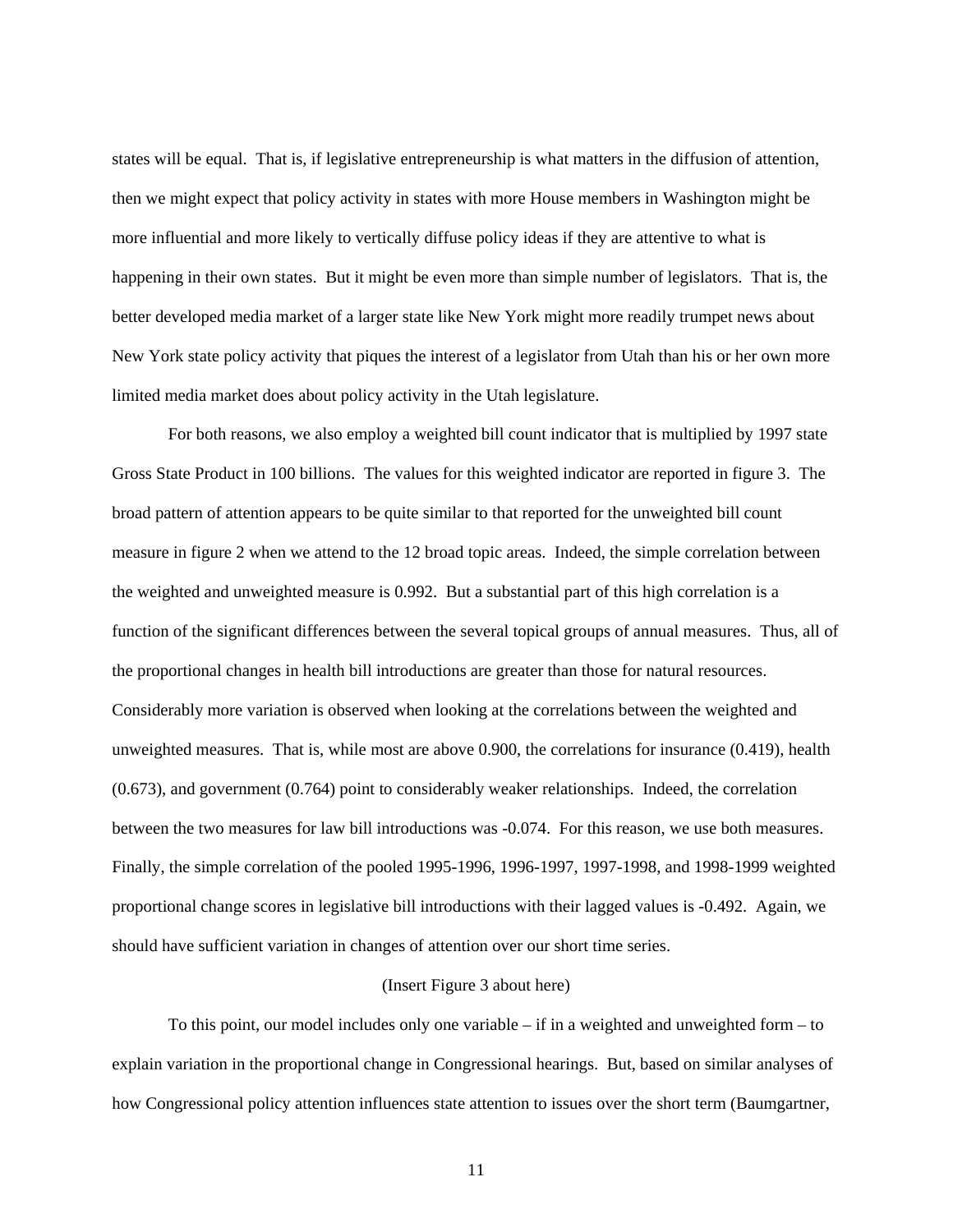Gray, and Lowery, 2009), this one variable should be able to tell us a great deal about how short-term changes in state policy agendas influence those at the national level. Most importantly, we include our proportional change in total state bill count variable in the model in both its contemporary and lagged form. If the estimate of the contemporary value of change in state policy attention generates a positive value, this would indicate that both the states and the Congress are responding to pressures for more or less policy attention in the same manner at the same time. This would provide, thus, support for the contemporaneous effect hypothesis. In contrast, none of the hypotheses would lead us to expect a negative estimate for the contemporaneous measure of change in state policy attention. It would not, for example, be indicative of a substitution effect since some time would need to pass in which states failed to respond to some pressure or opportunity for policy change before federal activity could be viewed as a compensatory response. Thus, we use a one-tailed test of this hypothesis.

Inclusion of the lagged value of change in the proportional attention to policy in the states allows us, in contrast, to distinguish the substitution effect and stimulation effect hypotheses. If the estimate of the lagged value is negative, this would suggest that a weakening of state attention to an issue in one year leads to more attention to it in Congress in the following year. Or, more attention to the issue in the states in one year may signal that Congress does not need to be so attentive to it in the following year. This result would support the substitution effect hypothesis; national and state attention to policy issues are replacements for each other. In contrast, a positive value for the lagged measure of change in state attention would provide support for perhaps the most common expectation about the link between federal and state policy processes – the stimulation effect hypothesis. Here, activity in the states would signal to members of Congress that it would be political useful to follow suit or perhaps even to preempt state activity. Given these competing expectations, we employ a two-tailed test for the lagged measure.

We include, of course, several other variables in the model as general controls. First, the lagged nominal value of Congressional hearings is included as a control for ceiling or floor effects in the rate of change in policy attention. That is, the value of a given proportional change in hearings on a given topic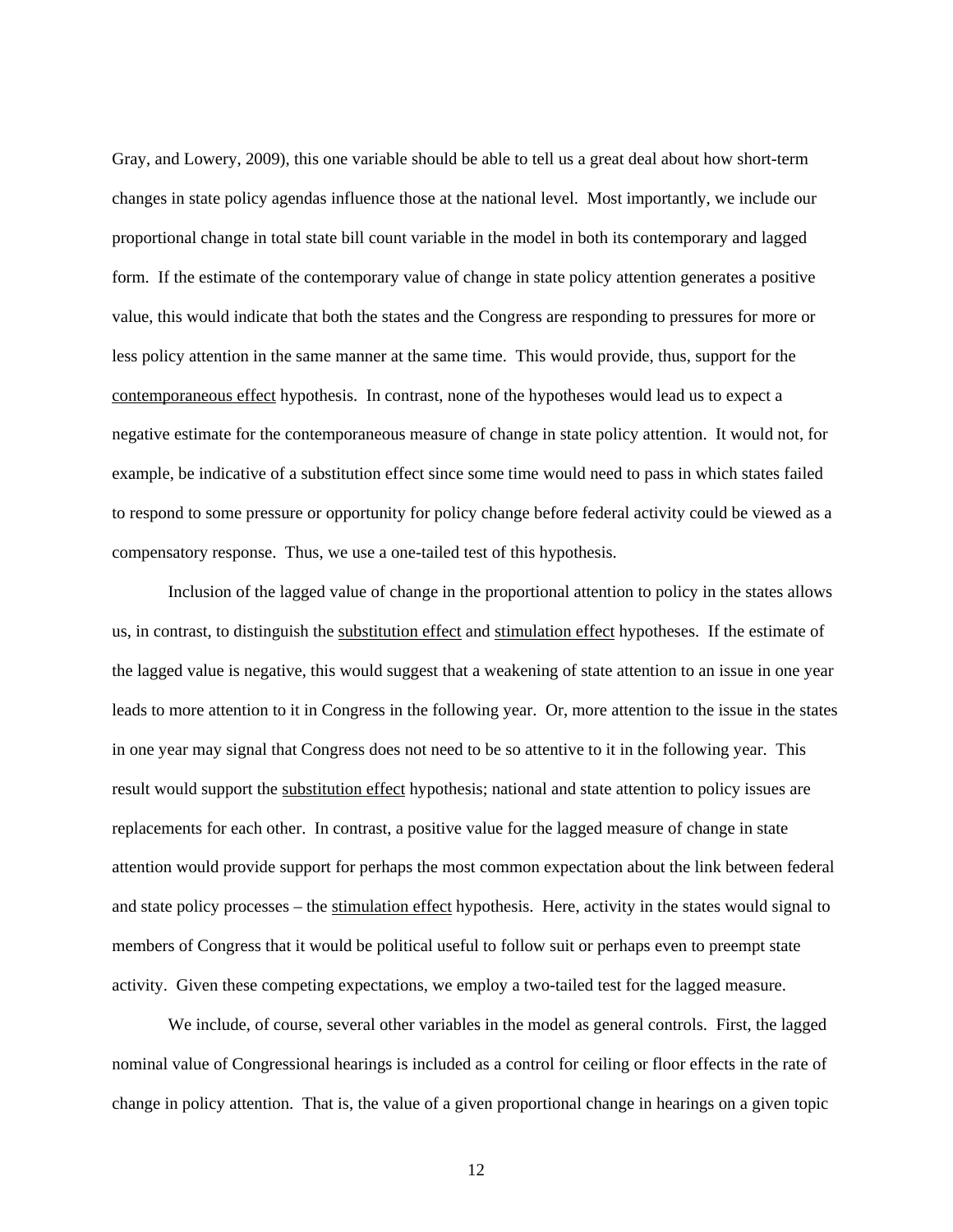may differ depending on whether there are already few or many such hearings. And we have seen some evidence of periodicity in both the national and state measures of change in policy attention. This is potentially troubling because it could bias our results toward finding a relationship between the two. We also saw (see note 4) that the 1995 observations on bill counts tend to be systematically lower than those for later years. To control for this as well as the artifactual synchronicity associated with the electoral cycle, we include a set of year dummies in the estimating models. Finally in terms of the specification, given the relative skimpiness of the specification in terms of substantive variables, we employ a set of dummies for 11 of the 12 topics as general controls for their unknown difference that might influence the results on our substantive variables. When both set of dummies are added, our pooled model is estimated via LSDV regression. We do not present, however, the results for either set of dummies given their lack of substantive relation to our core hypotheses about the linkage of national and state policy agendas. We also do not include measures of party control of the Presidency or Congress since the GOP was in charge of the latter and the Democrats the former during all of the years we examine. Finally, the model is estimated using robust standard errors clustered on the 12 policy topics.

## **Findings**

 The LSDV regression results for the models including the unweighted and weighted proportional change in bill measures of policy attention are presented in tables 1 and 2, respectively. Given their striking similarity, however, they can be discussed together. Across all of the models, the lagged nominal value of number of Congressional hearings produces uniformly negative estimates that are discernibly different from zero in six of the eight models. This, suggests that proportional change in number of hearings is smaller (larger) when there are already large (fewer) numbers. Thus, there is some suggestion of a ceiling/floor effect. Sill, this effect is not especially strong since significant estimates are discernible at only the 0.10 level, a relaxed criterion we employ given the relatively few degrees of freedom.

#### (Insert Tables 1 and 2 about here)

Turning to our central concerns, the models provide almost no support for any of our substantive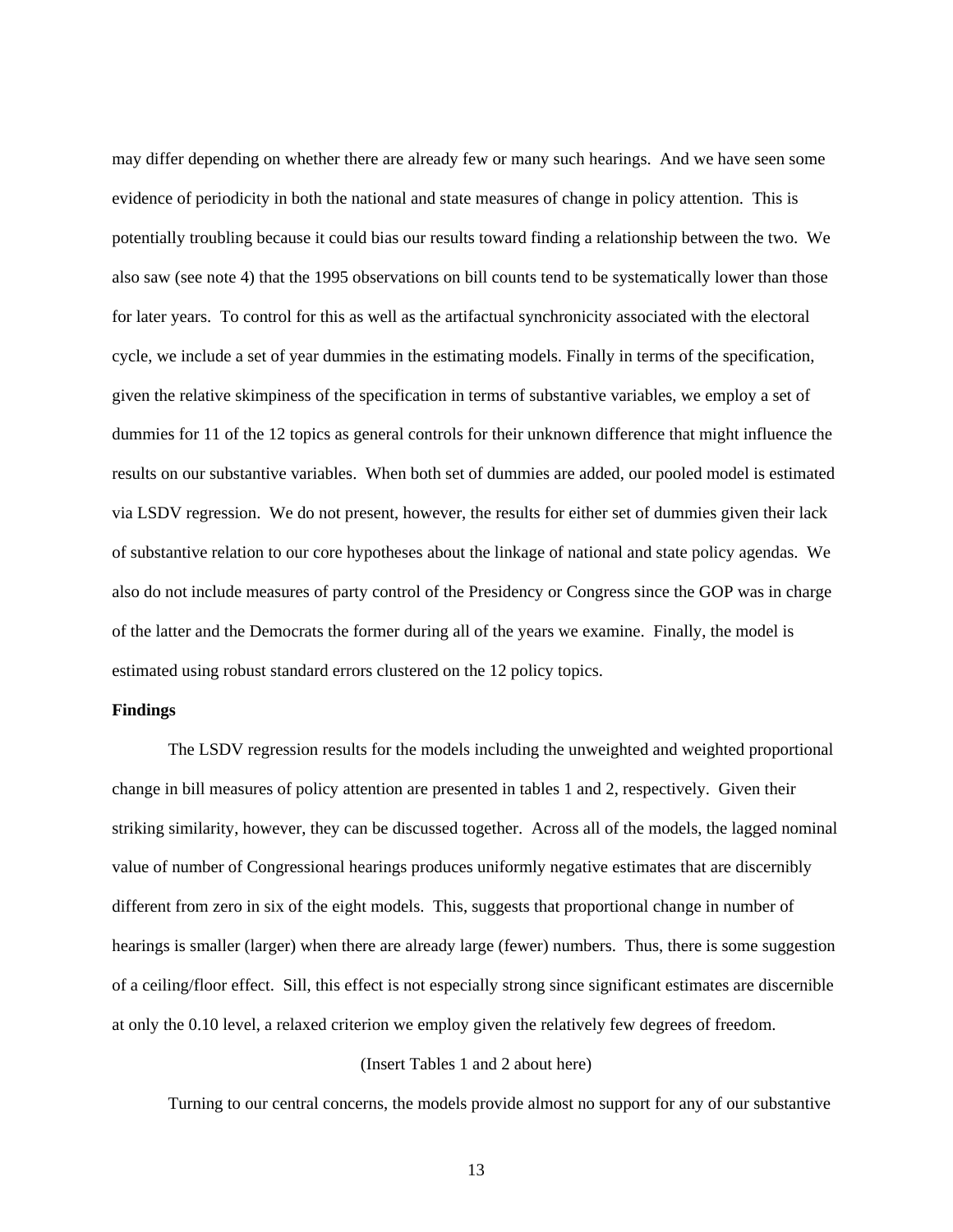hypotheses.<sup>6</sup> Model one in each of the tables reports the results for models including both the contemporary proportional change in bill counts and its lagged value. These models are estimated with the 36 cases representing change in Congressional hearings from 1996-1997, 1997-98 and 1998-1999, the cases for which we have complete data given inclusion of the lagged value of proportional change in state policy attention. In model 1 of both tables, the estimate for the proportional change in state policy attention are positive, which hints, respectively, at both a contemporaneous and stimulation effect. But neither is statistically significant at even our relaxed criterion levels. This may be in part a function of collinearity, although we have seen that the simple correlation of proportional change in state policy attention and its lagged value is not especially high  $(r = -0.533$  for the unweighted measure and  $-0.492$  for the weighted measure). Still, the 36 cases provide very few degrees of freedom. Thus, the results reported in columns two and three of both tables exclude one or the other of the state policy attention variables. Further, given exclusion of one of the other variables, the results in column two and three include more cases. In column two in both tables, with the inclusion of 12 more cases from 1995-1996, proportional change in state bills generated the expected positive estimate, but neither is significant. And in column three of both tables, with the inclusion of 12 other cases from 1999-2000, proportional change in state bills also generated positive, but no significant, estimates. As a check to see if our inclusion of the additional cases in models 2 and 3 influenced the results, models 3 and 4 of each table re-estimate them with the original 36 cases used to estimate the full models in both tables. While the estimates for the lagged value of proportional change in model 5 in both tables switches sign, they are again not significant. In short, we have failed to find evidence supportive of any of our substantive hypotheses.

#### **Conclusion**

By default, our failure to find support for the substantive hypotheses lends support to the null

 $6$  We also examined a number of models that, following Baumgartner, Gray, and Lowery (2009), interact each measure of state-level policy attention with a variable measuring whether the policy area involved considerable federal involvement with state policy through funding or regulation. These more extended set of results also failed to generate any evidence in support of our substantive hypotheses.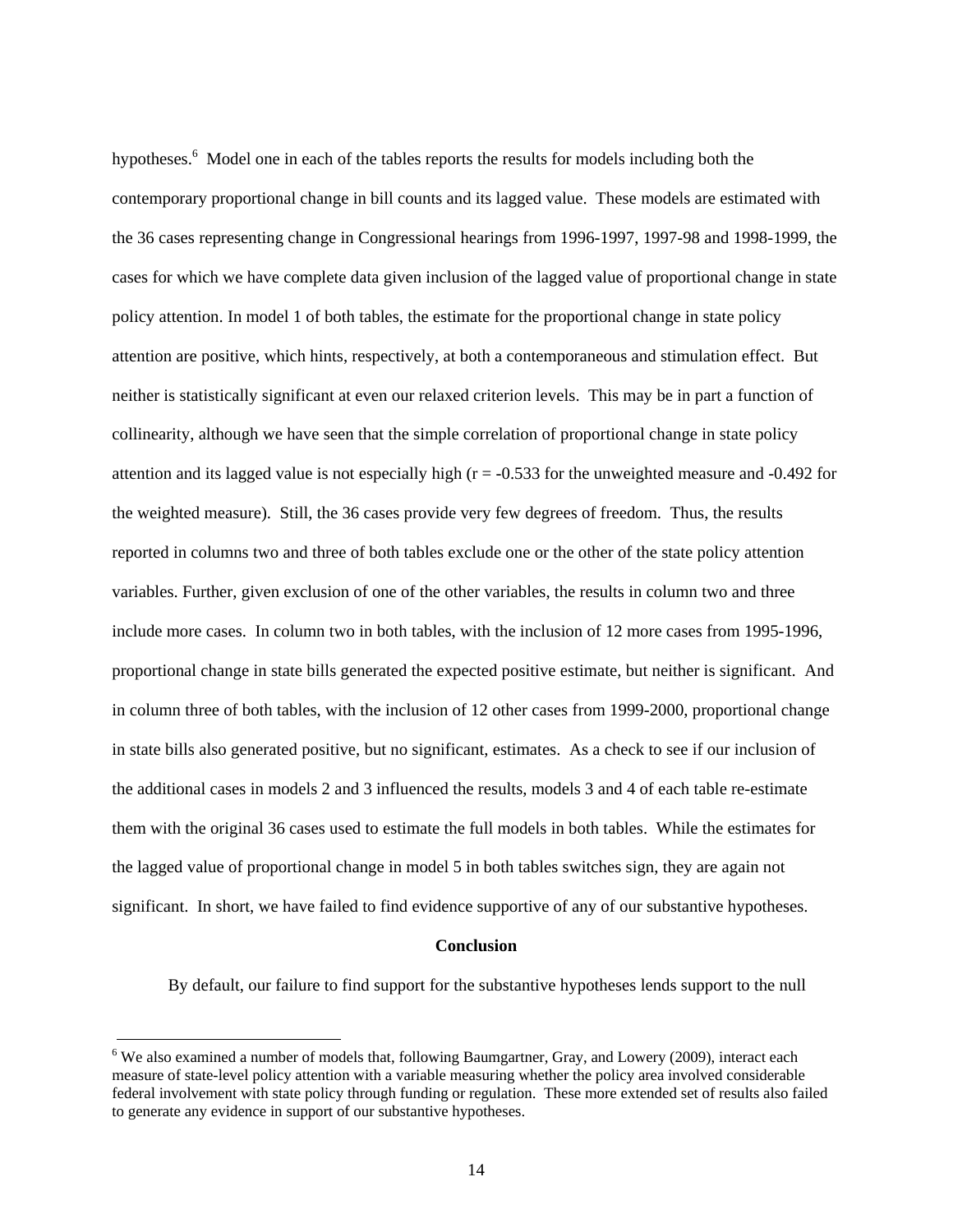expectation. But as noted in our discussion of the null hypothesis, there are good substantive reasons to expect that policy attention in the states in the aggregate will have little direct impact on patterns of policy attention at the national level over the short-term. Perhaps most importantly, while federal funding and regulatory activity insure that the national government can exercise influence over the policy making in the states, the obverse is not nearly so clear. The states can rarely compel the national government to pay attention to issues that concern them or to avoid dealing with issues that they wish to keep under the rug. In this sense, the failure to find evidence of either a substitution or stimulation effect running from the states to the national government comparable to the one found by Baumgartner, Gray, and Lowery (2009) running in the other direction is perhaps understandable. At the same time, however, our null results agree with elements of their findings. While they found that the national agenda has numerous and quite complex impacts on the states' attention to issues, they did not find that that Congressional hearings had a contemporaneous positive response on state bill introductions. Our results also indicate that this perhaps most common expectation of democratic polities – that both national and state legislators would respond to common problems at the same time – may not be valid. To a considerable degree, state and national legislatures still have their own policy agendas and their own policy cycles. More generally, we do not think that our null findings result from our policy attention measures or because of our attention to shortterm influences. Baumgartner, Gray, and Lowery (2009) certainly demonstrated such linkages, excepting the contemporaneous effect just noted, with similar data when the causal arrow was reversed.

 These results matter, we think, because we have an interest in such powerful metaphors as "laboratories of democracy" and such important literatures as that on vertical policy diffusion. Both focus on specific policy solutions that are picked up from one government by another. But attention to such specific policy solutions presumes a prior diffusion of policy attention. Someone must have already perceived a problem for which he or she must find a solution. Our results suggest that, at least over the short term, there is little transfer of policy attention from the states to the national government. This does not mean of course that the national government does not learn from the states. We have too many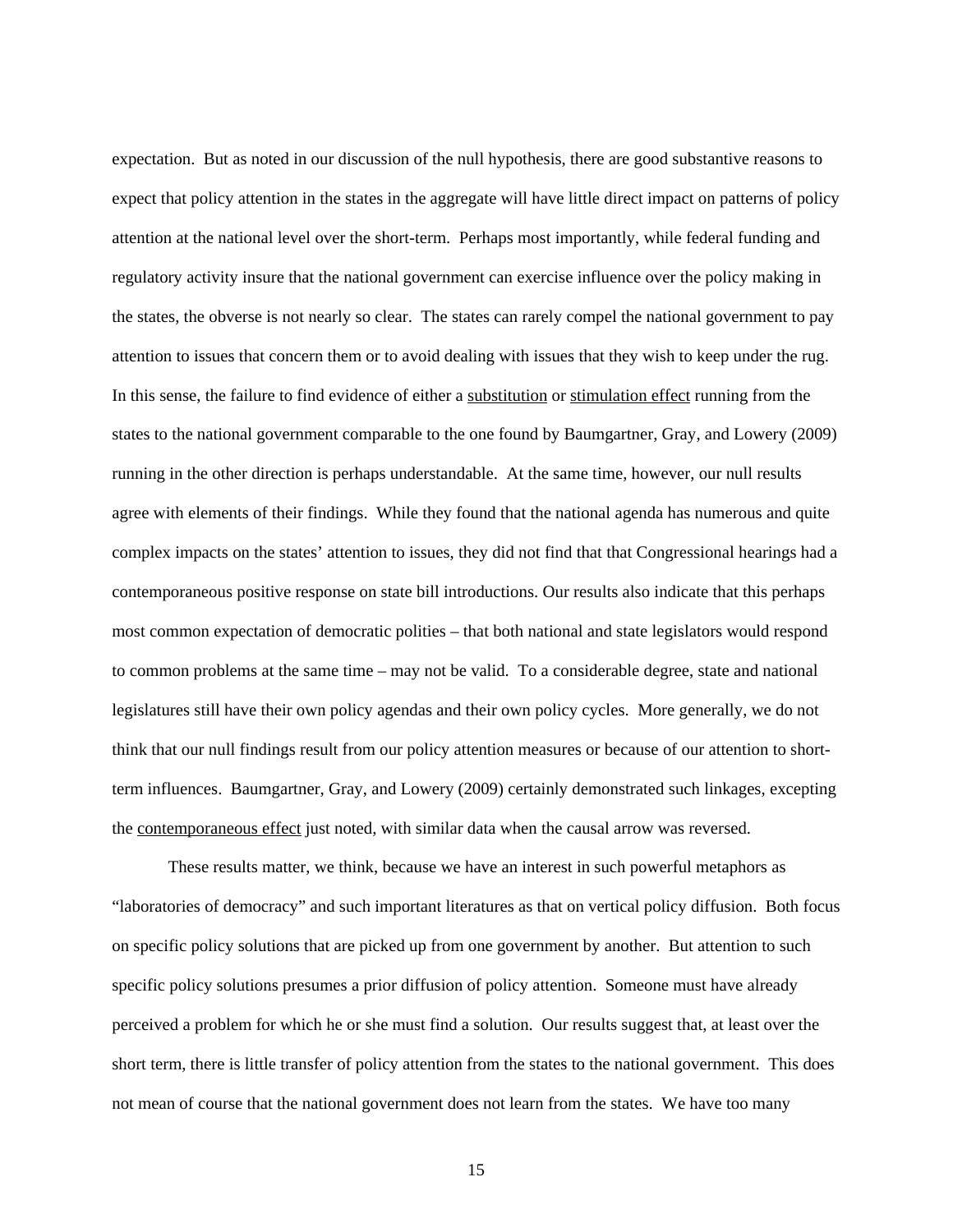examples ranging from the income tax to zero based budgeting to suggest that. And clearly, it would be useful to extend our analysis to a longer-term consideration of linkages between patterns of policy attention. But over the short term, patterns of policy attention in the states have far less impact on policy attention at the national level than the reverse. The laboratories of democracy may be churning out issues and policies, but it is far from clear that anyone in Washington is listening.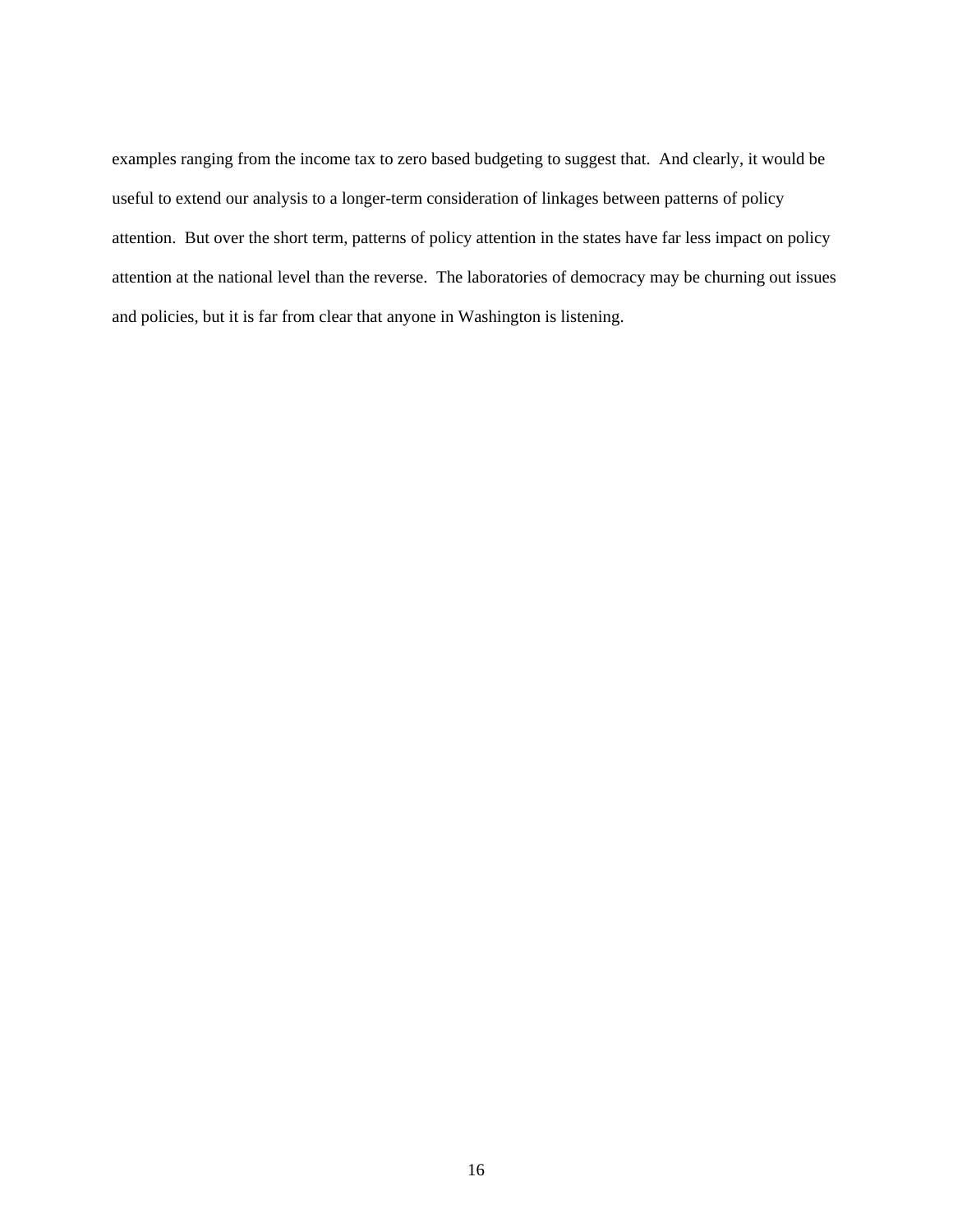#### **References**

- Baumgartner, Frank R. and Bryan D. Jones. 1993. Agendas and Instability in American Politics. Chicago: University of Chicago Press.
- Baumgartner, Frank R., Virginia Gray, and David Lowery. 2009. "Federal Policy Activity and the Mobilization of State Lobbying Organizations." *Political Research Quarterly* 62: forthcoming.
- Berkman, Michael B. 1993. The State Roots of National Politics: Congress and the Tax Agenda, 1978- 1986. Pittsburgh: University of Pittsburgh Press.
- Boeckelman, Keith. 1992. "The Influence of States on Federal Policy Adoptions."*Policy Studies Journal*. 20(3):365-375.
- Bowling, Cynthia J. and Margaret R. Ferguson. 2001. "Divided Government, Interest Representation, and Policy Differences: Competing Explanations of Gridlock in the Fifty States." Journal of Politics 63:182-206.
- Daley, Dorothy M. and James C. Garand. 2005. "Horizontal Diffusion, Vertical Diffusion, and Internal Pressure in State Environmental Policymaking, 1989-1998." American Politics Research, 33: 615-644.
- Davis, Gray. 2002. "California Takes on Air Pollution and Greenhouse Gases**."** Washington Post**.** July 22, p. A15.
- Ferguson, Margaret Robertson. 1996. "Gubernatorial policy leadership in the fifty states." Unpublished Dissertation, The University of North Carolina at Chapel Hill.

Fording, Richard C., Neal D. Woods, and David Prince. 2002. "Explaining Gubernatorial Success in State Legislatures." Presented at 2nd Annual Conference on State Politics and Policy: Legislatures and Representation in the United States, University of Wisconsin, Milwaukee, May 24-25.

Gray, Virginia, David Lowery, and Erik K. Godwin. 2007a. "Public Preferences and Organized Interests in Health Policy: State Pharmacy Assistance Programs as Innovations." Journal of Health Politics, Policy and Law. 32 (1):89-129.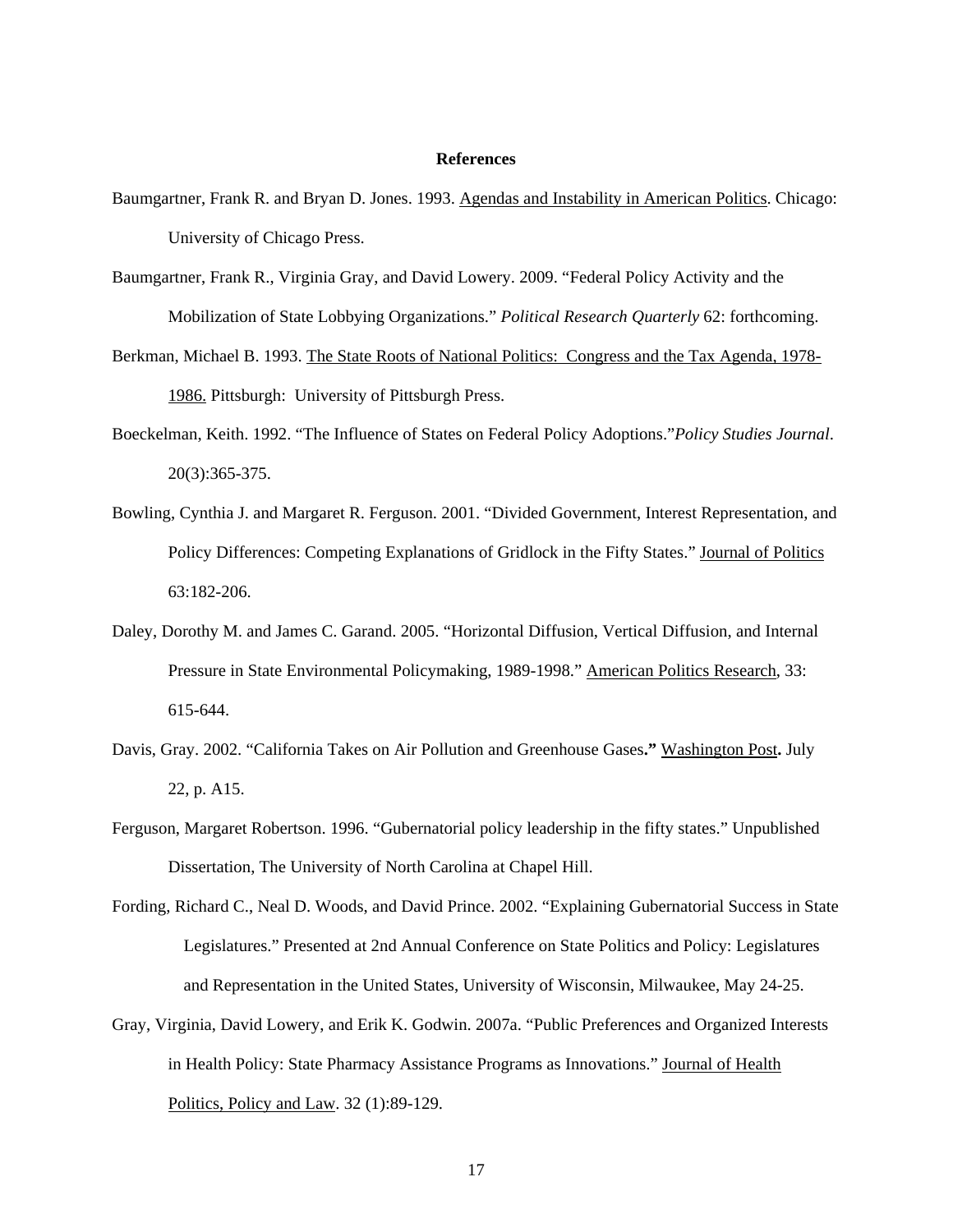- Gray, Virginia, David Lowery, and Erik Godwin. 2007b. "The Politics of Managed Care: Explaining Variations in State Health Maintenance Organizations Regulations." Journal of Health Politics, Policy and Law. 32 (3):457-495.
- Gray, Virginia, David Lowery, Erik Godwin, and James Monogan. 2005. "Incrementing Toward Nowhere: Universal Health Care Coverage in the States." Paper Presented at the Annual Meeting of the American Political Science Association, August, Chicago.
- Gray, Virginia, David Lowery, Matthew Fellowes, and Jennifer Anderson, 2005. "Understanding the Demand-Side of Lobbying: Interest System Energy in the American States." American Politics Research. 33: 404-434.
- Grodzins, Morton. 1966. The American System: A New View of Government in the United States. Chcicago: Rand McNally.
- Hecht, Stacey Hunter. 2001. "Laboratories or Lighthouses: The States, The Federal Government, and Social Policy Innovation." Unpublished Ph.D. Dissertation, University of Minnesota.
- Jones, Bryan D. and Frank Baumgartner. 2005. The Politics of Attention: How Governments Prioritize Problems. Chicago, IL: University of Chicago Press.
- Karch, Andrew. 2007. Democratic Laboratories: Policy Diffusion among the American States. Ann Arbor: University of Michigan Press.
- Mintrom, Michael. 1997. "Policy Entrepreneurship and the Diffusion of Innovation." American Journal of Political Science, 41: 738-770.
- Mossberger, Karen. 1999. "State-Federal Diffusion and Policy Learning: From Enterprise Zones to Empowerment Zones." Publius, 29: 31-50.
- Nathan, Richard P. 1990. "Federalism—The Great 'Compromise.'" In Anthony King, ed., *The New American Political System, 2ed*. Washington, D.C.: AEI Press:231-261
- National Conference of State Legislatures. 2008. "Immigrant Policy Project: State Laws Related to Immigrants and Immigration." Accessed at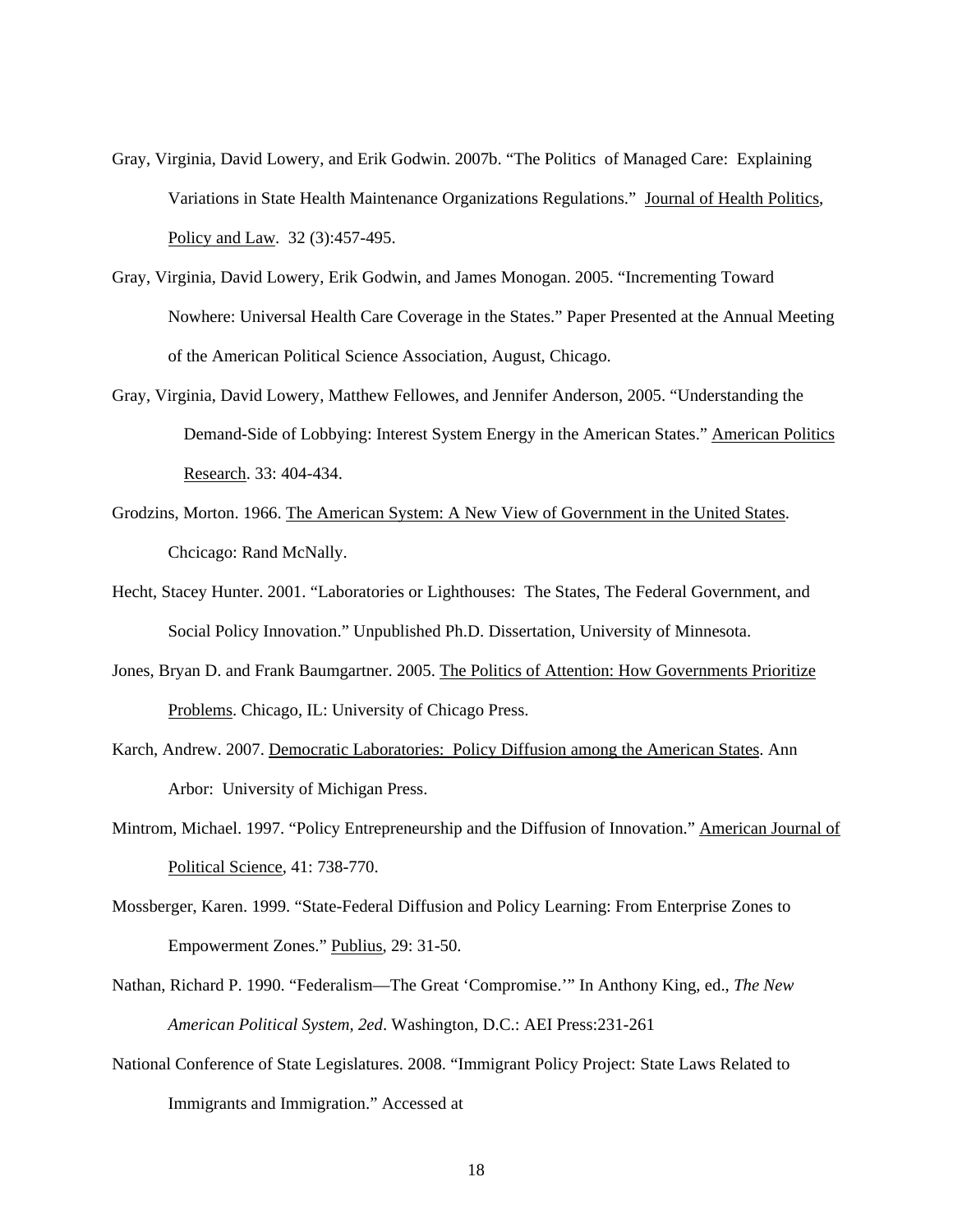http://www.ncsl.org/programs/immig/immigreportjuly2008.htm on August 6, 2008.

- Rabinowitz, George and Stuart Elaine Macdonald. 1989. "A Directional Theory of Voting." American Political Science Review. 83 (1): 93-121.
- Shipan, Charles R. and Craig Volden. 2006. "Bottom-Up Federalism: The Diffusion of Antismoking Policies from U.S. Cities to States." *American Journal of Political Science* 50: 825–843.
- Tews, Kerstin, Per-Olof Busch, and Helge Jorgens. 2003. "The Diffusion of New Environmental Policy Instruments." European Journal of Political Research, 42: 569–600.

Truman, David. 1951. The Governmental Process. New York: Alfred A. Knopf.

- Wawro, Gregory. 2000. Legislative Entrepreneurship in the U.S. House of Representatives. Ann Arbor, Michigan: University of Michigan Press.
- Weissert, Carol S. 1991. "Policy Entrepreneurs, Policy Opportunists, and Legislative Effectiveness." American Politics Research, 19: 262-274.
- Wright, Gerald C. and Jon Winburn. 2002. "Patterns of Constituency-Legislator Policy Congruence in the States." Presented at Second Annual Conference on State Politics and Policy: Legislatures and Representation in the United States, University of Wisconsin, Milwaukee, May, 24-25.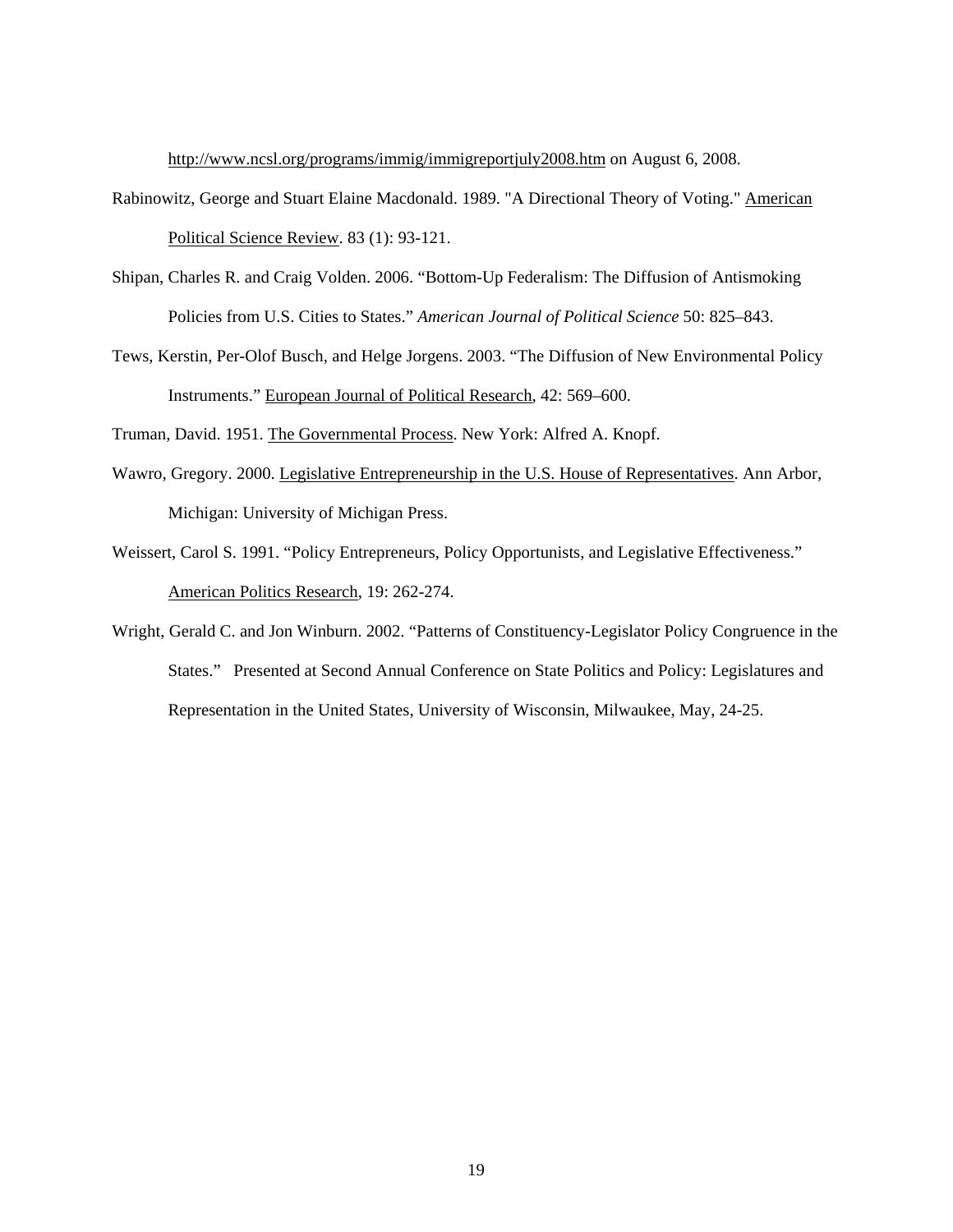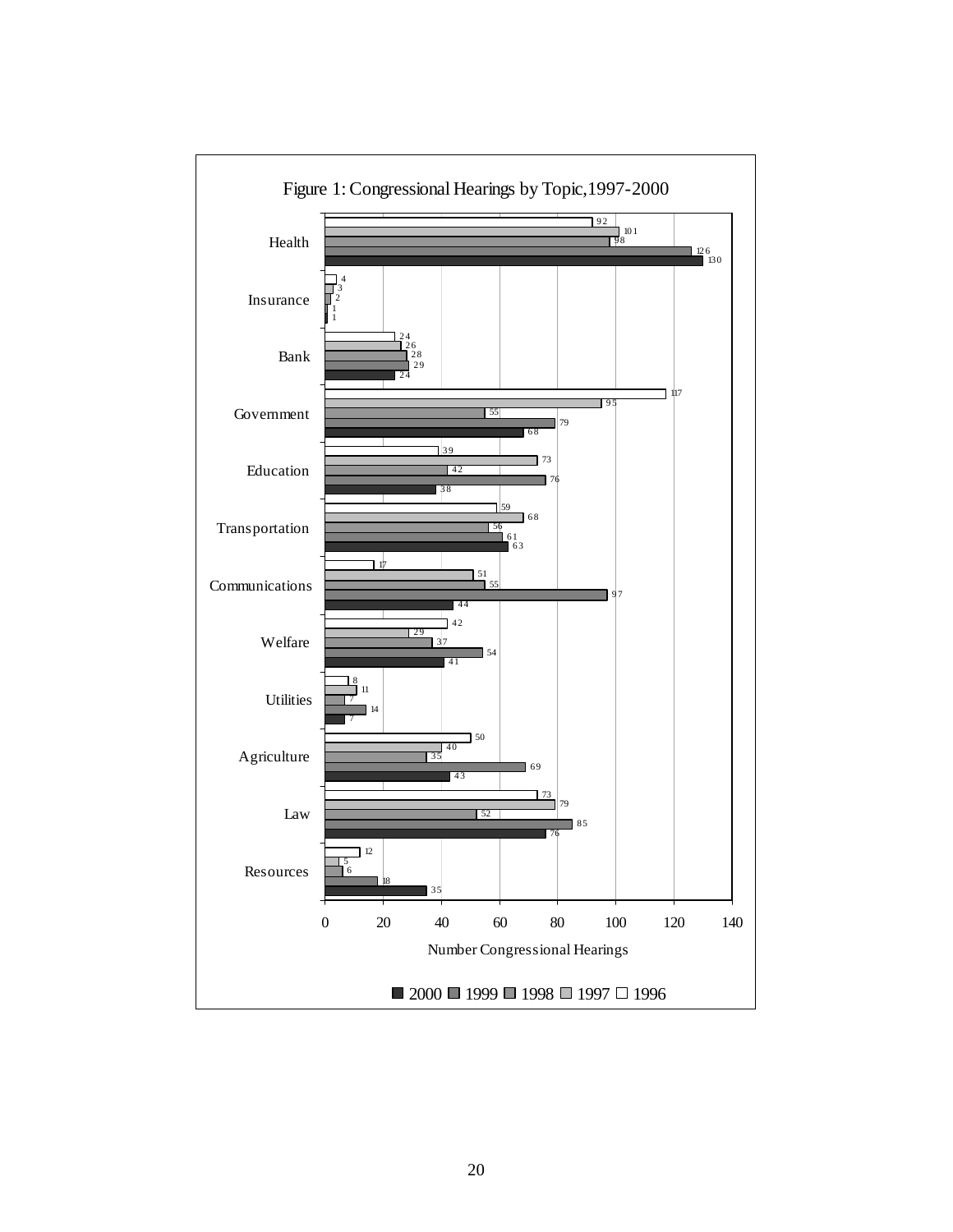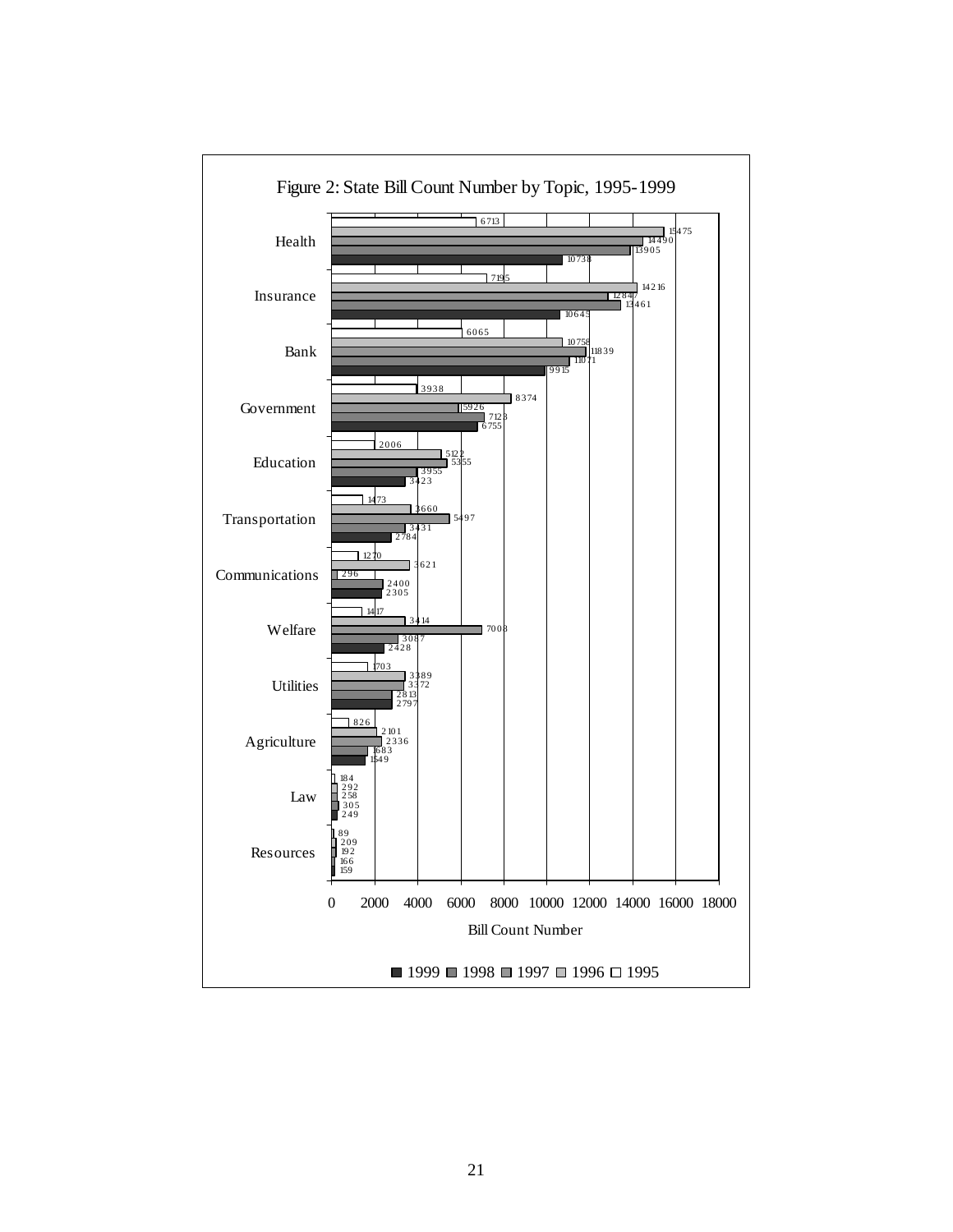